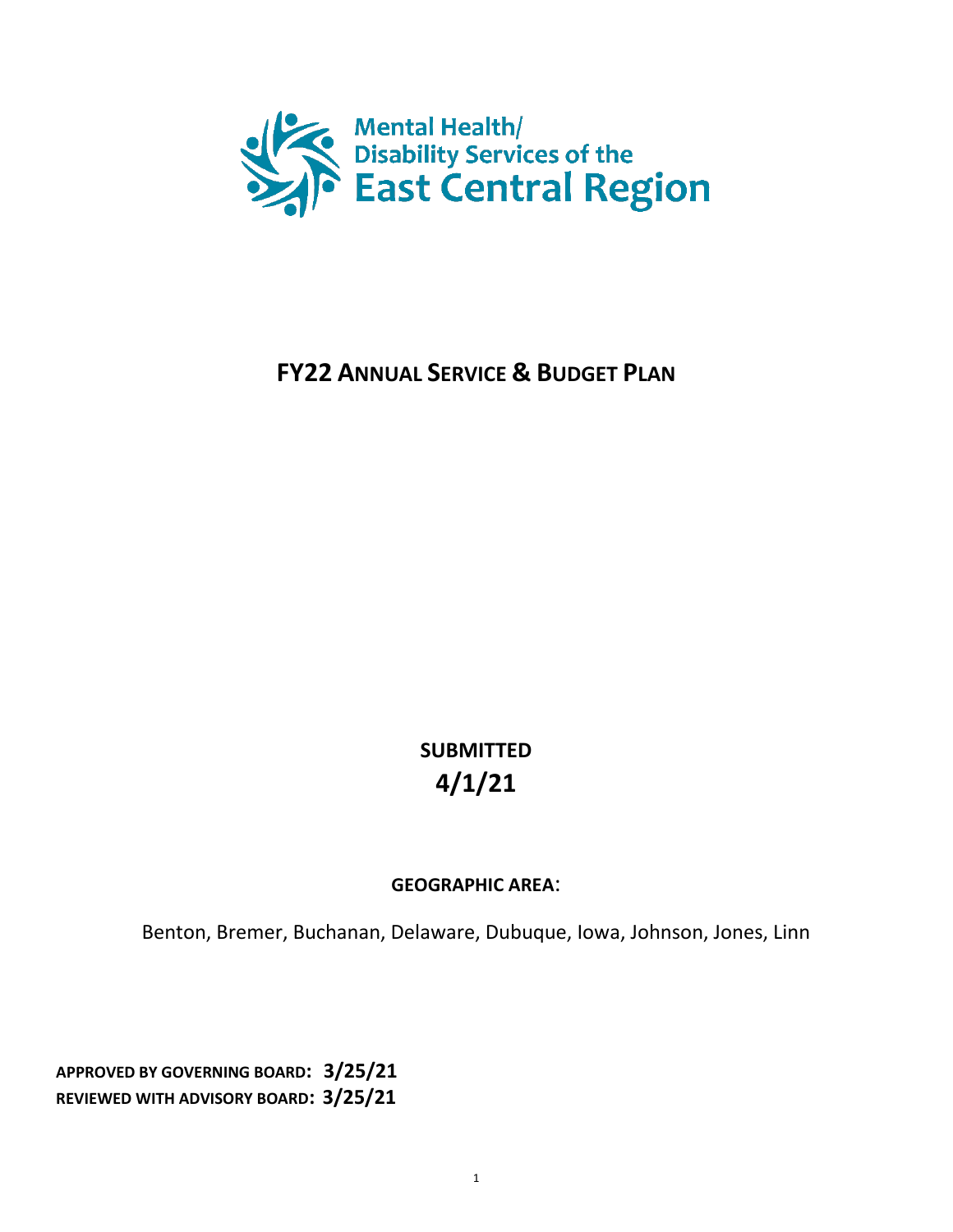# **Table of Contents**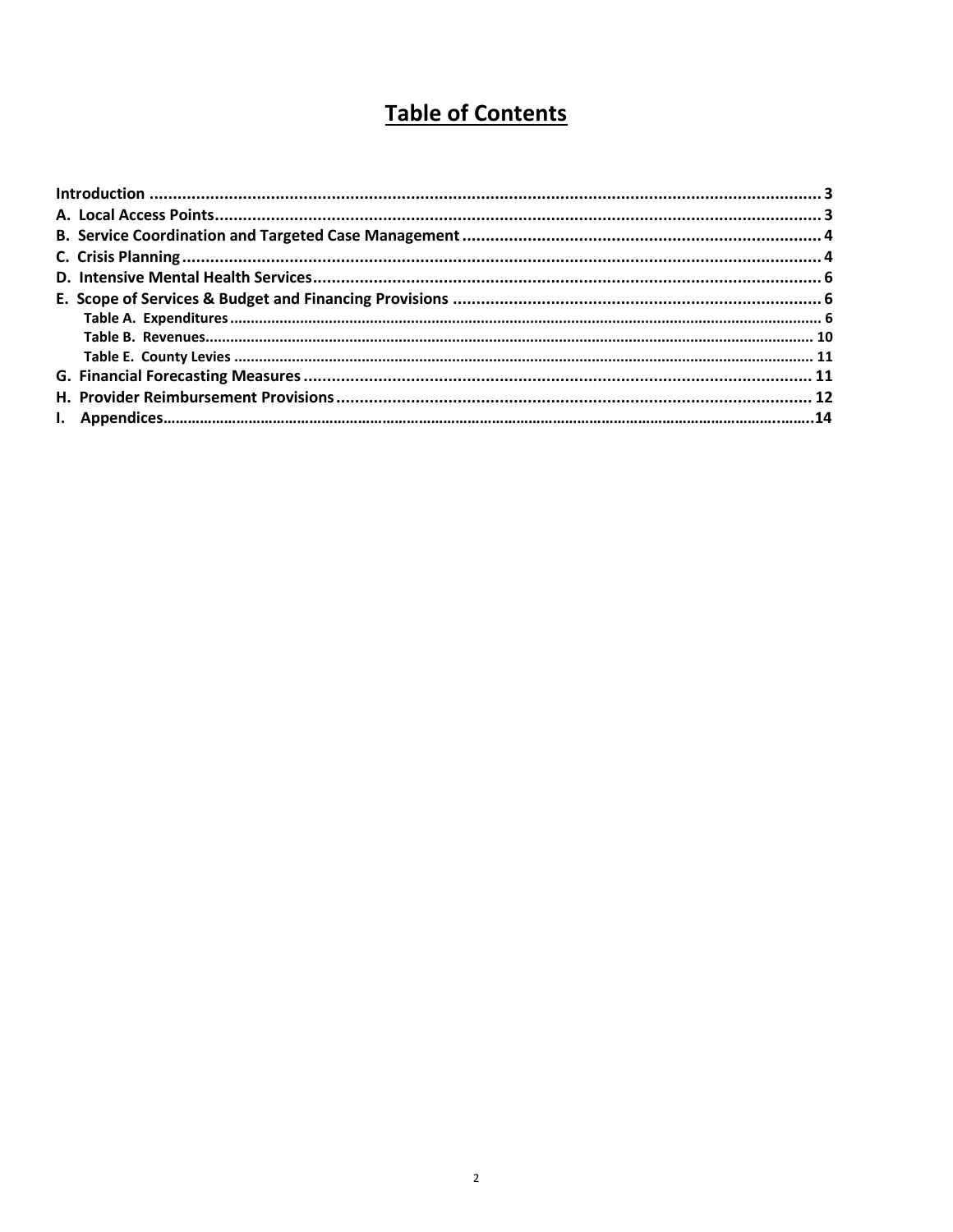## <span id="page-2-0"></span>**Introduction**

Mental Health/Disability Services of the East Central Region (ECR) was formed under Iowa Code Chapter 28E to create a Mental Health and Disability Service (MHDS) Region in compliance with Iowa Code 331.390. The Annual Service and Budget plan is one of three components of the Management Plan with the Annual Report and Policies and Procedures Manual in compliance with Iowa Administrative Code 441.25.

This FY2022 Annual Service and Budget Plan covers the period of July 1, 2021 to June 30, 2022. The Annual Service and Budget Plan includes local access points, targeted case management providers, crisis services, intensive mental health services, a description of the intention for the scope of services to be provided including core services, budget and financial provisions, and provider reimbursement provisions.

This Annual Service and Budget Plan was approved by the East Central Region's governing board on March 25, 2021 and is subject to approval by the Director of Human Services. The ECR Management Plan is available in each local ECR office and on the ECR website a[t www.ecriowa.org](http://www.ecriowa.org/)

ECR has an active governing board and highly-engaged advisory board. Both boards meet monthly with the advisory board meeting directly preceding the governing board. This format allows for input from the advisory board to be immediately shared with the governing board and for greater accessibility to the governing board meetings. All nine counties are sufficiently represented on both boards. A full list of governing board and advisory board members is available in Appendix B. During FY21, ECR convened a Children's Behavioral Health Services Advisory Committee and began working collaboratively with this committee and other stakeholders in the children's system to ensure children's behavioral health issues are and continue to be addressed.

## <span id="page-2-1"></span>**A. Local Access Points**

An access point is a component of the ECR service system trained to complete MHDS regional applications for persons with a disability. ECR has designated the following access points for mental health and disability and children's behavioral health services. Access points include each of the nine county offices, and individual providers who have been trained to assist individuals with application submission. A complete list of these providers is available at each county office and on the ECR website. The regional application is downloadable at the ECR website[: www.ecriowa.org](http://www.ecriowa.org/)

| County                 | <b>Office</b><br><b>Address</b>                             | <b>Phone</b> |
|------------------------|-------------------------------------------------------------|--------------|
| <b>Benton County</b>   | 811 D Ave Suite 33<br>Vinton IA 52349                       | 319-472-4743 |
| <b>Bremer County</b>   | 203 1st Ave NE<br>Waverly IA 50677                          | 319-352-2993 |
| <b>Buchanan County</b> | 210 $5th$ Ave NE<br>Independence IA 50644                   | 319-334-7450 |
| <b>Delaware County</b> | 601 Grant St<br>Manchester IA 52057                         | 563-927-5116 |
| Dubuque County         | 210 Jones Street<br>Dubuque IA 52001                        | 563-589-7870 |
| Iowa County            | 495 $4th$ Ave POB 7<br>Conroy IA 52220                      | 319-662-4245 |
| Johnson County         | 855 S Dubuque St Suite 202 B<br>lowa City IA 52240          | 319-339-6169 |
| Jones County           | 105 Broadway Plc Suite 2<br>Anamosa IA 52205                | 319-462-4457 |
| Linn County            | 1240 26 <sup>th</sup> Ave Court SW<br>Cedar Rapids IA 52404 | 319-892-5635 |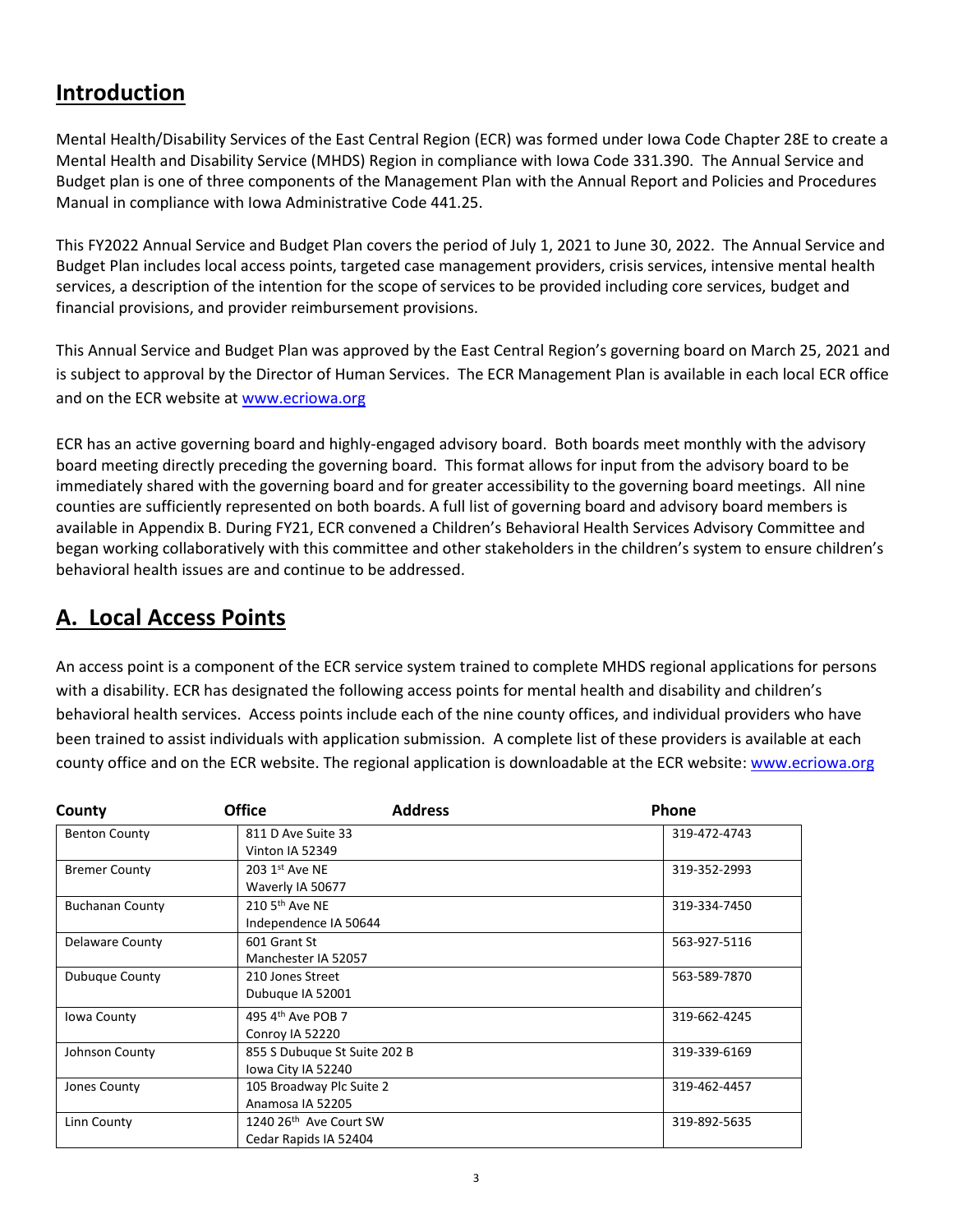## <span id="page-3-0"></span>**B. Service Coordination and Targeted Case Management**

ECR offers a choice and access to cost-effective, evidenced-based, conflict-free Targeted Case Management as described in IAC 441-25.21(1)g.

Designated Case Management agencies serving the ECR must be accredited by the Department of Human Services and meet the qualifications as defined in IAC 441.

Targeted Case Management and Service Coordination services shall meet the following expectations:

- Performance and outcome measures relating to the safety, work performance and community residency of the individuals receiving the service
- Standards including but not limited to social history, assessment, service planning, incident reporting, crisis planning, coordination, and monitoring for individuals receiving the services
- Methodologies for complying with the requirements of sub rule 441-25.21(1)g, which may include the use of electronic recording keeping and remote or internet-based training
- On-going collaboration with regional staff to ensure continuity of care, progress towards expected outcomes, and service identification.

| <b>Service Coordination Provider</b>  | Adult/Child/Both | Location                       | <b>Contact Information</b> |
|---------------------------------------|------------------|--------------------------------|----------------------------|
| Johnson County Case Management        | <b>Both</b>      | 855 South Dubuque Street       | 319-339-6169               |
|                                       |                  | Iowa City, Iowa 52240          |                            |
| Iowa Department of Human              | <b>Both</b>      | 799 Main Street                | 563-557-8251               |
| <b>Services</b>                       |                  | Dubuque, Iowa 52004            |                            |
| Abbe IHH                              | Adult            | 520 11 <sup>th</sup> Street NW | 319-261-0576               |
|                                       |                  | Cedar Rapids, Iowa 52405       |                            |
| <b>Hillcrest IHH</b>                  | Adult            | 2005 Asbury Road               | 563-557-4422               |
|                                       |                  | Dubuque, Iowa 52001            |                            |
| Four Oaks                             | <b>Both</b>      | 5400 Kirkwood Blyd SW          | 319-784-2250               |
|                                       |                  | Cedar Rapids, Iowa 52404       |                            |
| <b>Child Health Specialty Clinics</b> | Child            | 799 Main Street, Suite 230     | 563-583-5545               |
|                                       |                  | Dubuque, Iowa 52001            |                            |
| Pathways Behavioral Services IHH      | Both             | 111 10 <sup>th</sup> St SW     | 319-352-1353               |
|                                       |                  | Waverly, Iowa 50677            |                            |

## <span id="page-3-1"></span>**C. Crisis Planning**

The following crisis services are available to residents of the region for crisis prevention, response and resolution.

#### **24 Hour Crisis Response/Dispatch**

| Provider     | Location                                   | <b>Contact Information</b>           |
|--------------|--------------------------------------------|--------------------------------------|
| Foundation . | Online:<br>tejowa org<br>ttnc<br>$\mu$ nir | Call 855-581-8111; Text 855-895-8398 |

#### **24 Hour Crisis Hotline**

| Provider                | Location                          | <b>Contact Information</b>           |
|-------------------------|-----------------------------------|--------------------------------------|
| Your Life Iowa          | Online: https://yourlifeiowa.org/ | Call 855-581-8111; Text 855-895-8398 |
| CommUnity Crisis Center | Via text and chat                 | Text - "start" to 741-741            |
|                         |                                   | Chat - www.iowacrisischat.org        |

#### **Crisis Evaluation**

| Provider                         | Adult/Child/Both | Location                       | <b>Contact Information</b> |
|----------------------------------|------------------|--------------------------------|----------------------------|
| Abbe Mental Health               | <b>Both</b>      | 520 11 <sup>th</sup> Street NW | 319-398-3562               |
|                                  |                  | Cedar Rapids, Iowa 52405       |                            |
| <b>Hillcrest Family Services</b> | <b>Both</b>      | 2005 Asbury Road               | 563-583-7357               |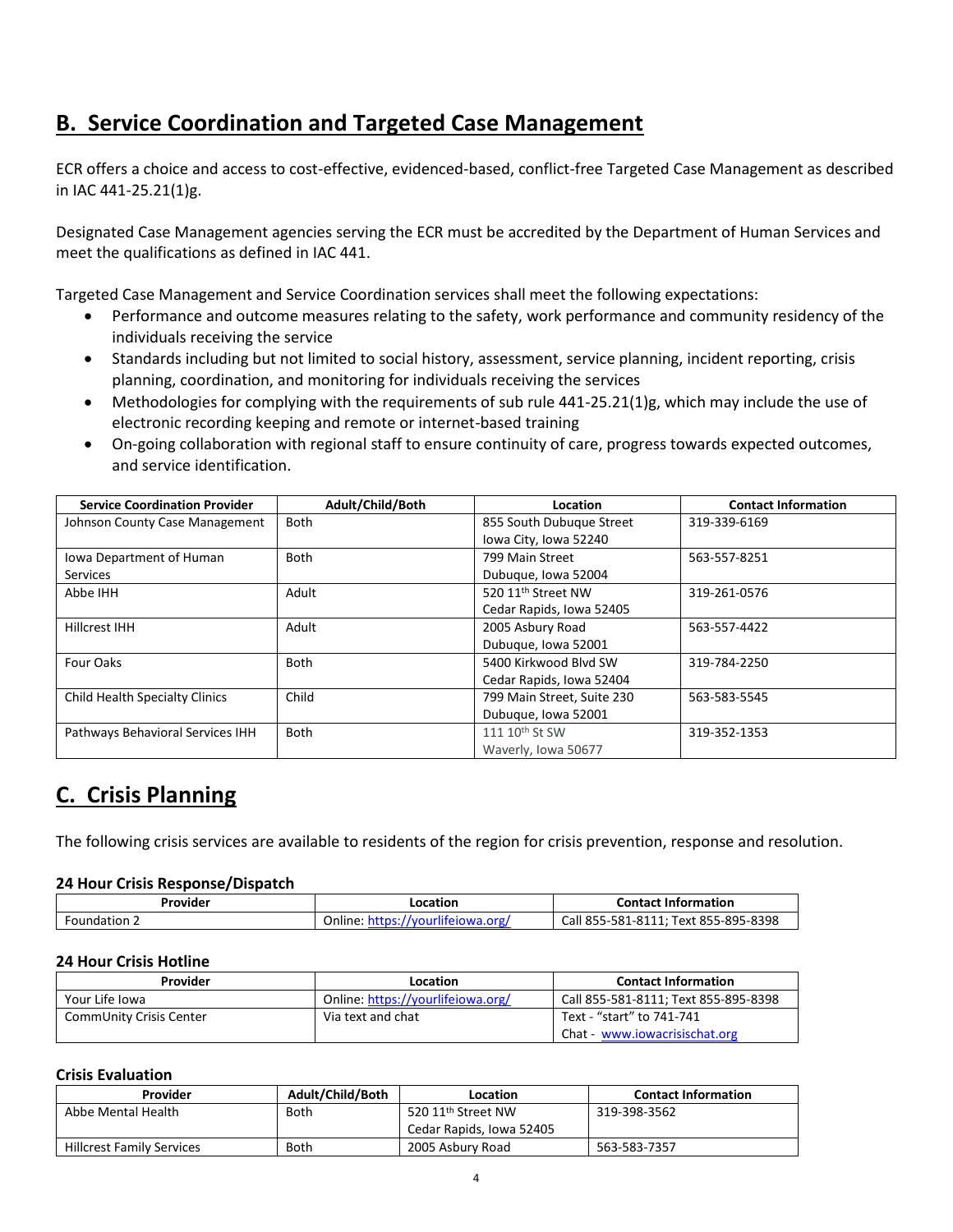|                         |                      | Dubugue, Iowa 52001            |              |
|-------------------------|----------------------|--------------------------------|--------------|
| CommUnity Crisis Center | <b>Adult (Access</b> | 300 Southgate Avenue           | 319-688-8000 |
|                         | Center)              | lowa City, Iowa 52240          |              |
| Foundation 2            | <b>Adult (Access</b> | 501 13 <sup>th</sup> Street NW | 855-581-8111 |
|                         | Center)              | Cedar Rapids, Iowa 52405       |              |

#### **Mobile Response**

| Provider                         | Location                 | <b>Contact Information</b> |
|----------------------------------|--------------------------|----------------------------|
| Foundation 2                     | 1714 Johnson Ave NW      | 855-581-8111               |
|                                  | Cedar Rapids, Iowa 52405 |                            |
| CommUnity Crisis Center          | 300 Southgate Avenue     | 855-325-4296               |
|                                  | Iowa City, Iowa 52240    |                            |
| <b>Hillcrest Family Services</b> | 2005 Asbury Road         | 563-583-7357               |
|                                  | Dubuque, Iowa 52001      |                            |

### **Crisis Stabilization Community-Based Services**

| Provider                                                                          | Adult/Child | Location | <b>Contact Information</b> |
|-----------------------------------------------------------------------------------|-------------|----------|----------------------------|
| Will be implemented 7/1/21 dependent on proposals accepted from RFP issued 3/8/21 |             |          |                            |

#### **Crisis Stabilization Residential Services**

| Provider                         | Adult/Child | Location                 | <b>Contact Information</b> |
|----------------------------------|-------------|--------------------------|----------------------------|
| <b>Hillcrest Family Services</b> | <b>Both</b> | 2005 Asbury Road         | 563-583-7357               |
|                                  |             | Dubuque, Iowa 52001      |                            |
| Penn Center                      | Adult       | Iowa City, Iowa          | 319-294-5236               |
|                                  |             | Cedar Rapids, Iowa       |                            |
|                                  |             | Manchester, Iowa         |                            |
| <b>Full Circle Services</b>      | Adult       | 2349 Jamestown Ave Ste 1 | 319-334-4341               |
|                                  |             | Independence Iowa 50644  |                            |
| LSI Bremwood                     | Child       | 106 16th St SW           | 319-352-2630               |
|                                  |             | Waverly, Iowa 50677      |                            |
| <b>Tanager Place</b>             | Child       | 1030 5th Ave SE #3000    | 319-286-4545               |
|                                  |             | Cedar Rapids, Iowa 52403 |                            |

#### **23-Hour Observation**

| Provider    | Location                                   | <b>Contact Information</b>   |
|-------------|--------------------------------------------|------------------------------|
| Penn Center | GuideLink                                  | info@guidelinkcenter.org     |
|             | 300 Southgate Avenue                       | 319-688-8000                 |
|             | Iowa City, Iowa 52240                      |                              |
|             | Mental Health Access Center of Linn County | MHACQuestions@linncounty.org |
|             | 501 13th St NW                             | 319-892-5612                 |
|             | Cedar Rapids, Iowa 52405                   |                              |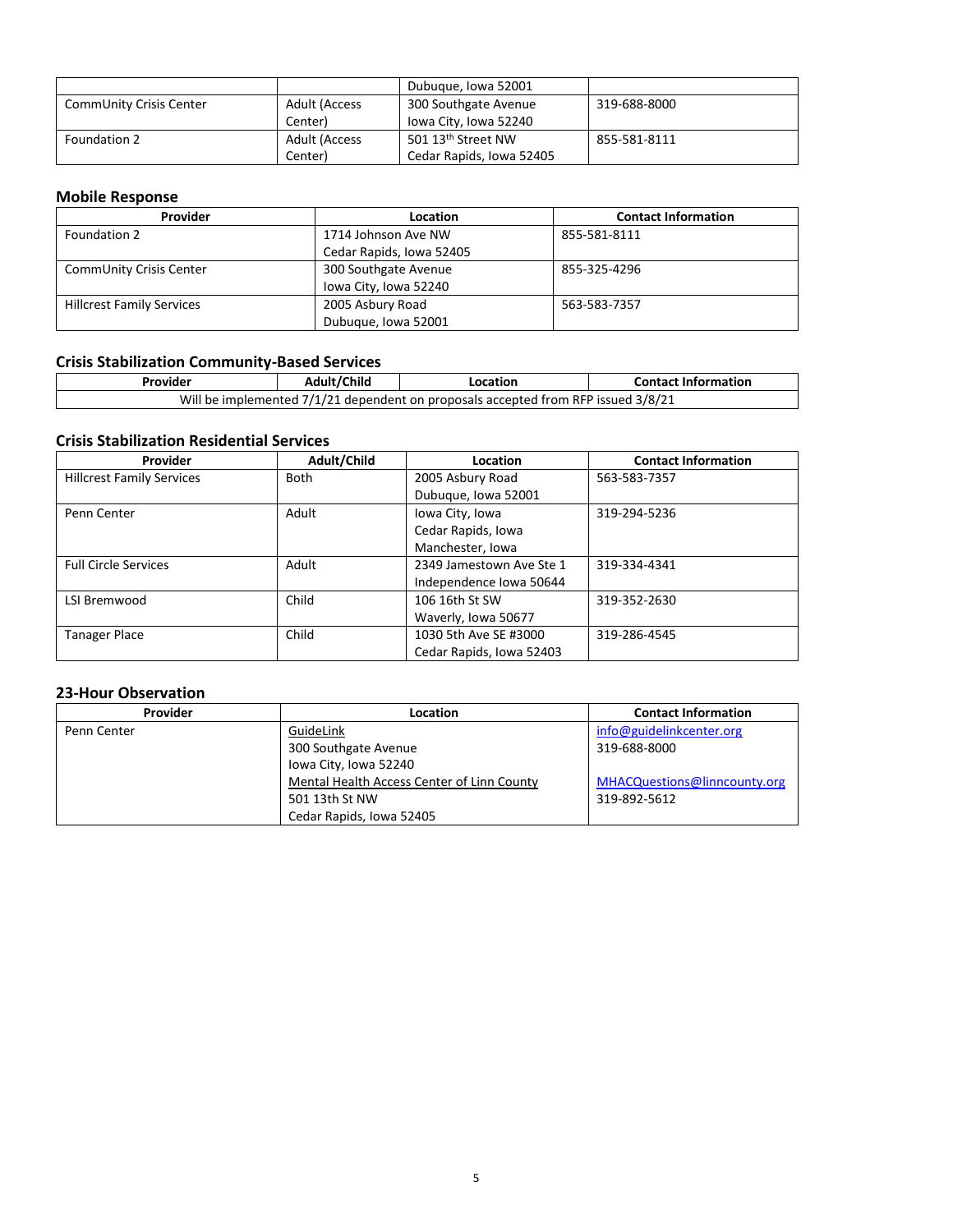<span id="page-5-0"></span>The ECR also supports the following methods to assist with crisis prevention:

- Crisis Intervention Training
- Mental Health First Aid training for stakeholders
- Question, Persuade, Refer (QPR) & Applied Suicide Intervention Skills Training (ASIST) for stakeholders
- Ensure all individuals funded have a crisis plan developed with their service providers that identifies triggers, steps to take when experiencing increased symptoms, natural supports, etc.
- Increase community capacity
- Prevention services such as psychotropic medication, Community Support Program, and Intensive Psychiatric Rehabilitation when an individual does not have insurance
- Service coordinators that are immediately available
- Peer and Family support services
- Assistance from local NAMIs
- Current basic crisis response and resolution provisions, including 24 hour access to crisis response and evaluation, is provided to all counties within the ECR through crisis lines, a warm line, and chat/text services.

Additional crisis services have been and will continue to be developed based upon the needs identified by stakeholders and utilization reports designed to identify gaps in services and barriers experienced by individuals in need of services.

### **D. Intensive Mental Health Services**

The Region has designated the following provider(s) as **Access Centers** that meet the requirements according to IAC 441—25.6(1) in a coordinated manner in one or more locations:

| Provider                            | Location                 | <b>Contact Information</b>   |
|-------------------------------------|--------------------------|------------------------------|
| <b>GuideLink Access Center</b>      | 300 Southgate Avenue     | info@guidelinkcenter.org     |
|                                     | lowa City, Iowa 52240    | 319-688-8000                 |
| Mental Health Access Center of Linn | 501 13th St NW           | MHACQuestions@linncounty.org |
| County                              | Cedar Rapids, Iowa 52405 | 319-892-5612                 |

The region has designated the following **Assertive Community Treatment (ACT)** teams which have been designated and meet the requirements in IAC 441—25.6(2).

| Provider                              | Location                           | <b>Contact Information</b> |
|---------------------------------------|------------------------------------|----------------------------|
| University of Iowa IMPACT             | 200 Hawkins Drive                  | 319-353-6151               |
|                                       | Iowa City, Iowa 52240              |                            |
| Abbe Center for Community Mental      | 520 11 <sup>th</sup> Street NW     | 319-398-3562               |
| Health                                | Cedar Rapids, Iowa 52405           |                            |
| <b>Hillcrest Family Services</b>      | 2005 Asbury Road                   | 563-583-7357               |
|                                       | Dubuque, Iowa 52001                |                            |
| Resources for Human Development (RHD) | 1146 Blairs Ferry Road NE, Suite 2 | 319-826-2823               |
|                                       | Cedar Rapids, Iowa 52402           |                            |

The region has designated the following **Subacute** service providers which meet the criteria and are licensed by the Department of Inspections and Appeals.

| Provider    | <b>Location</b>                                                                                                               | <b>Contact Information</b> |
|-------------|-------------------------------------------------------------------------------------------------------------------------------|----------------------------|
| Penn Center | Linn County:<br>202 12th St NW<br>Cedar Rapids, Iowa 52405<br>Johnson County:<br>4515 Melrose Avenue<br>lowa City, Iowa 52246 | 319-362-1382               |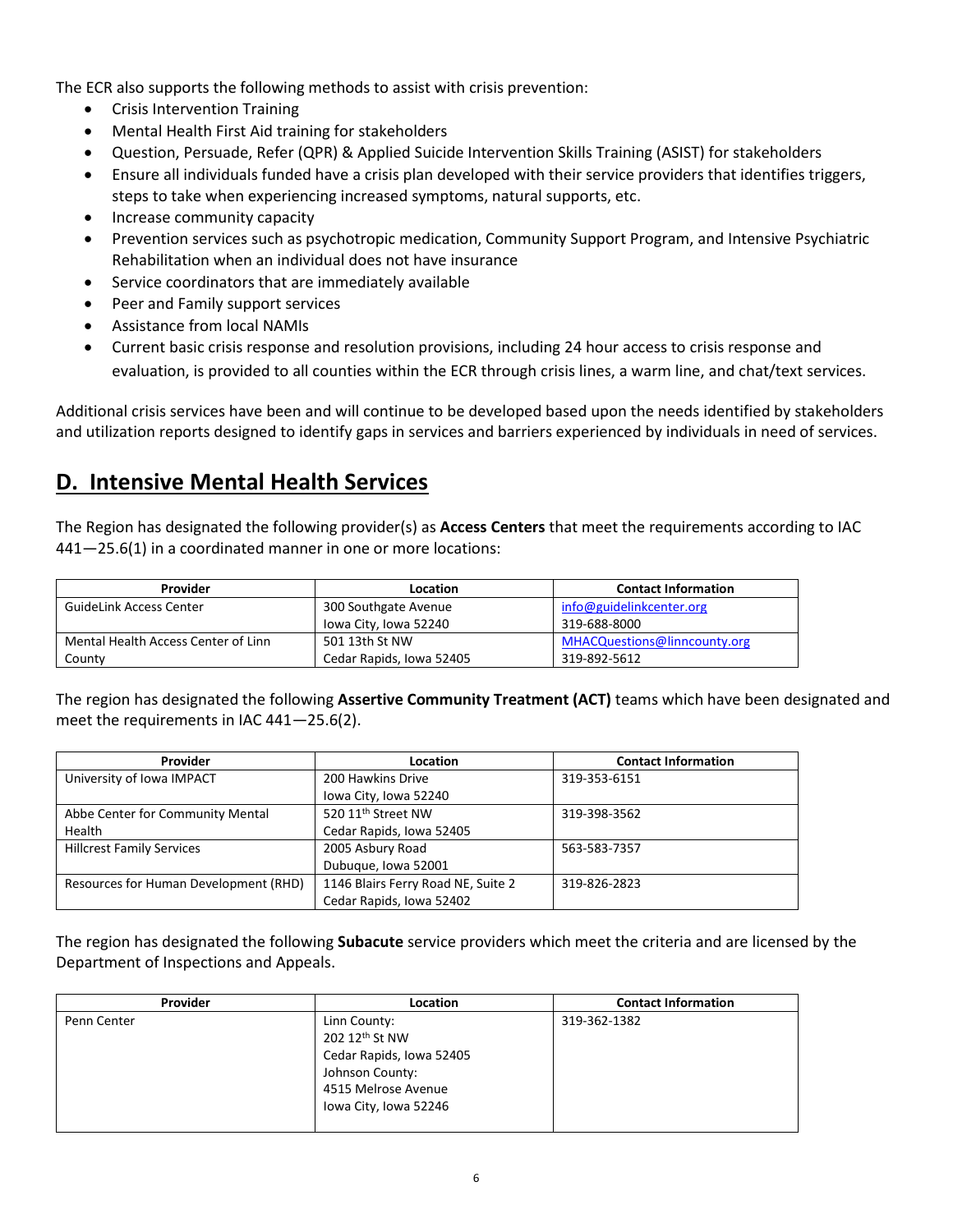The region will designate the following **Intensive Residential Service** providers which meet the requirements in IAC 441—25.6(8):

| Provider                                                                                                                      | Location | <b>Contact Information</b> |  |  |  |  |
|-------------------------------------------------------------------------------------------------------------------------------|----------|----------------------------|--|--|--|--|
| Residents of the East Central Region will have access to this service within the standards required as they become available. |          |                            |  |  |  |  |

## <span id="page-6-0"></span>**E. Scope of Services & Budget and Financing Provisions**

The table below identifies the scope of services offered by ECR. All core services are available. If there is no funding identified in a core service column, it is because there has not been a historical need for the service. If an individual needs funding for a core service and meets eligibility requirements found in section F of the ECR's Policy and Procedure manual, funding will be made available. Core services for children's behavioral health included in FY21 are identified by (\*\*) after the service name. Eligibility guidelines for children's behavioral health services are also located in section F of ECR's policy and procedure manual. The Policy and procedure manual can be found online at: [www.ecriowa.org](http://www.ecriowa.org/)

<span id="page-6-1"></span>The region will utilize braided funding that includes county, regional, state and other sources as necessary and available to meet the service needs within the region. A Service Matrix delineating each service is available in Appendix A.

| FY 2022 Budget      | <b>MHDS of the ECR</b>                              | MI (40)     | ID(42)    | DD(43)    | BI (47) | <b>Admin</b><br>(44) | Total       |
|---------------------|-----------------------------------------------------|-------------|-----------|-----------|---------|----------------------|-------------|
| <b>Core Domains</b> |                                                     |             |           |           |         |                      |             |
| <b>COA</b>          | <b>Treatment</b>                                    |             |           |           |         |                      |             |
| 42305               | Mental health outpatient therapy **                 | \$375,000   | \$0       | \$0       | \$0     |                      | \$375,000   |
| 42306               | Medication prescribing & management **              | \$150,000   | \$0       | \$0       | \$0     |                      | \$150,000   |
| 43301               | Assessment, evaluation, and early identification ** | \$20,000    | \$0       | \$0       |         |                      | \$20,000    |
| 71319               | Mental health inpatient therapy-MHI                 | \$800,000   | \$0       | \$0       |         |                      | \$800,000   |
| 73319               | Mental health inpatient therapy **                  | \$225,000   | \$0       | \$0       |         |                      | \$225,000   |
|                     | <b>Crisis Services</b>                              |             |           |           |         |                      |             |
| 32322               | Personal emergency response system                  | \$7,500     | \$0       | \$4,000   |         |                      | \$11,500    |
| 44301               | Crisis evaluation                                   | \$215,000   | \$0       | \$0       |         |                      | \$215,000   |
| 44302               | 23 hour crisis observation & holding                | \$0         | \$0       | \$0       |         |                      | \$0         |
| 44305               | 24 hour access to crisis response                   | \$0         | \$0       | \$0       |         |                      | \$0         |
| 44307               | Mobile response **                                  | \$2,365,000 | \$0       | \$0       |         |                      | \$2,365,000 |
| 44312               | Crisis Stabilization community-based services **    | \$400,000   | \$0       | \$0       |         |                      | \$400,000   |
| 44313               | Crisis Stabilization residential services **        | \$450,000   | \$0       | \$0       |         |                      | \$450,000   |
| 44396               | Access Centers: start-up / sustainability           | \$1,650,000 | \$0       | \$0       |         |                      | \$1,650,000 |
|                     | <b>Support for Community Living</b>                 |             |           |           |         |                      |             |
| 32320               | Home health aide                                    | \$25,000    |           | \$0       |         |                      | \$25,000    |
| 32325               | Respite                                             | \$0         | \$3,000   | \$10,000  |         |                      | \$13,000    |
| 32328               | Home & vehicle modifications                        | \$0         | \$25,000  | \$0       |         |                      | \$25,000    |
| 32329               | Supported community living                          | \$1,000,000 | \$300,000 | \$200,000 |         |                      | \$1,500,000 |
| 42329               | Intensive residential services                      | \$60,000    | \$0       | \$0       |         |                      | \$60,000    |
|                     | <b>Support for Employment</b>                       |             |           |           |         |                      |             |
| 50362               | Prevocational services                              | \$5,000     | \$25,000  | \$20,000  |         |                      | \$50,000    |
| 50364               | Job development                                     | \$25,000    | \$0       | \$0       |         |                      | \$25,000    |

#### **Table A. Expenditures**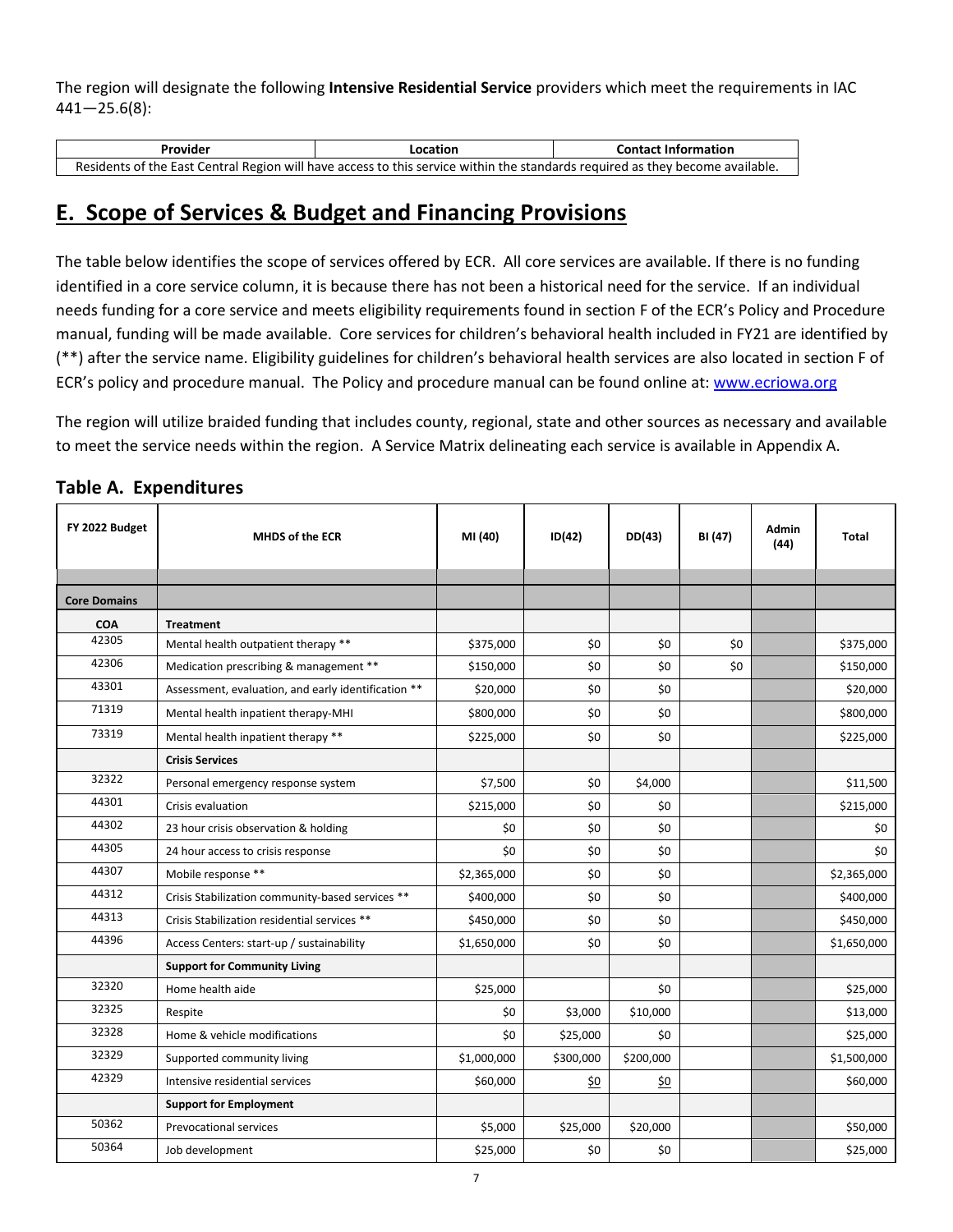| 50367                                     | Day habilitation                                                      | \$90,000    | \$90,000  | \$175,000  |     | \$355,000   |
|-------------------------------------------|-----------------------------------------------------------------------|-------------|-----------|------------|-----|-------------|
| 50368                                     | Supported employment                                                  | \$30,000    | \$22,000  | \$110,000  |     | \$162,000   |
| 50369                                     | Group Supported employment-enclave                                    | \$1,000     | \$0       | \$5,000    |     | \$6,000     |
|                                           | <b>Recovery Services</b>                                              |             |           |            |     |             |
| 45323                                     | Family support                                                        | \$25,000    | \$0       | \$0        |     | \$25,000    |
| 45366                                     | Peer support                                                          | \$90,000    | \$0       | \$0        |     | \$90,000    |
|                                           | <b>Service Coordination</b>                                           |             |           |            |     |             |
| 21375                                     | Case management                                                       | \$0         | \$0       | \$0        |     | \$0         |
| 24376                                     | Health homes                                                          | \$0         | \$0       | \$0        |     | \$0         |
|                                           | <b>Sub-Acute Services</b>                                             |             |           |            |     |             |
| 63309                                     | Subacute services-1-5 beds                                            | \$0         | \$0       | \$0        |     | \$0         |
| 64309                                     | Subacute services-6 and over beds                                     | \$50,000    | \$0       | \$0        |     | \$50,000    |
|                                           | <b>Core Evidenced Based Treatment</b>                                 |             |           |            |     |             |
| 04422                                     | Education & Training Services - provider<br>competency                | \$150,000   | \$0       | \$0        |     | \$150,000   |
| 32396                                     | Supported housing                                                     | \$25,000    | \$0       | \$0        |     | \$25,000    |
| 42398                                     | Assertive community treatment (ACT)                                   | \$600,000   | \$0       | <u>\$0</u> |     | \$600,000   |
| 45373                                     | Family psychoeducation                                                | \$0         | \$0       | \$0        |     | \$0         |
|                                           | <b>Core Domains Total</b>                                             | \$8,833,500 | \$465,000 | \$524,000  | \$0 | \$9,822,500 |
| <b>Mandated</b>                           |                                                                       |             |           |            |     |             |
| <b>Services</b><br>46319                  | Oakdale                                                               | \$300,000   | \$0       | \$0        |     | \$300,000   |
| 72319                                     | State resource centers                                                | \$0         | \$0       | \$0        |     | \$0         |
| 74XXX                                     | Commitment related (except 301)                                       | \$475,000   | \$0       | \$0        |     | \$475,000   |
| 75XXX                                     | Mental health advocate                                                | \$2,500     | \$0       | \$0        |     | \$2,500     |
|                                           | <b>Mandated Services Total</b>                                        |             | \$0       |            | \$0 |             |
| <b>Additional Core</b>                    |                                                                       | \$777,500   |           | \$0        |     | \$777,500   |
| <b>Domains</b>                            |                                                                       |             |           |            |     |             |
|                                           | Justice system-involved services                                      |             |           |            |     |             |
| 25xxx                                     | <b>Coordination services</b>                                          | \$750,000   | \$0       | \$0        |     | \$750,000   |
| 44346                                     | 24 hour crisis line*                                                  | \$250,000   | \$0       | \$0        |     | \$250,000   |
| 44366                                     | Warm line*                                                            | \$30,000    | \$0       | \$0        |     | \$30,000    |
| 46305                                     | Mental health services in jails                                       | \$300,000   | \$0       | \$0        |     | \$300,000   |
| 46399                                     | Justice system-involved services-other                                | \$0         | \$0       | \$0        |     | \$0         |
| 46422                                     | Crisis prevention training                                            | \$112,575   | \$0       | \$0        |     | \$112,575   |
| 46425                                     | Mental health court related costs                                     | \$0         | \$0       | \$0        |     | \$0         |
| 74301                                     | Civil commitment prescreening evaluation                              | \$5,000     | \$0       | \$0        |     | \$5,000     |
|                                           | <b>Additional Core Evidenced based treatment</b>                      |             |           |            |     |             |
| 42366                                     | Peer self-help drop-in centers                                        | \$250,000   | \$0       | \$0        |     | \$250,000   |
| 42397                                     | Psychiatric rehabilitation (IPR)                                      | \$10,000    | \$0       | \$0        |     | \$10,000    |
|                                           | <b>Additional Core Domains Total</b>                                  | \$1,707,575 | \$0       | \$0        | \$0 | \$1,707,575 |
|                                           |                                                                       |             |           |            |     |             |
| Other<br>Informational<br><b>Services</b> |                                                                       |             |           |            |     |             |
| 03371                                     | Information & referral                                                | \$2,500     | \$0       | \$0        |     | \$2,500     |
| 04372                                     | Planning, consultation &/or early intervention<br>(client related) ** | \$25,000    | \$0       | \$0        |     | \$25,000    |
| 04377                                     | Provider Incentive Payment                                            | \$0         |           |            |     | \$0         |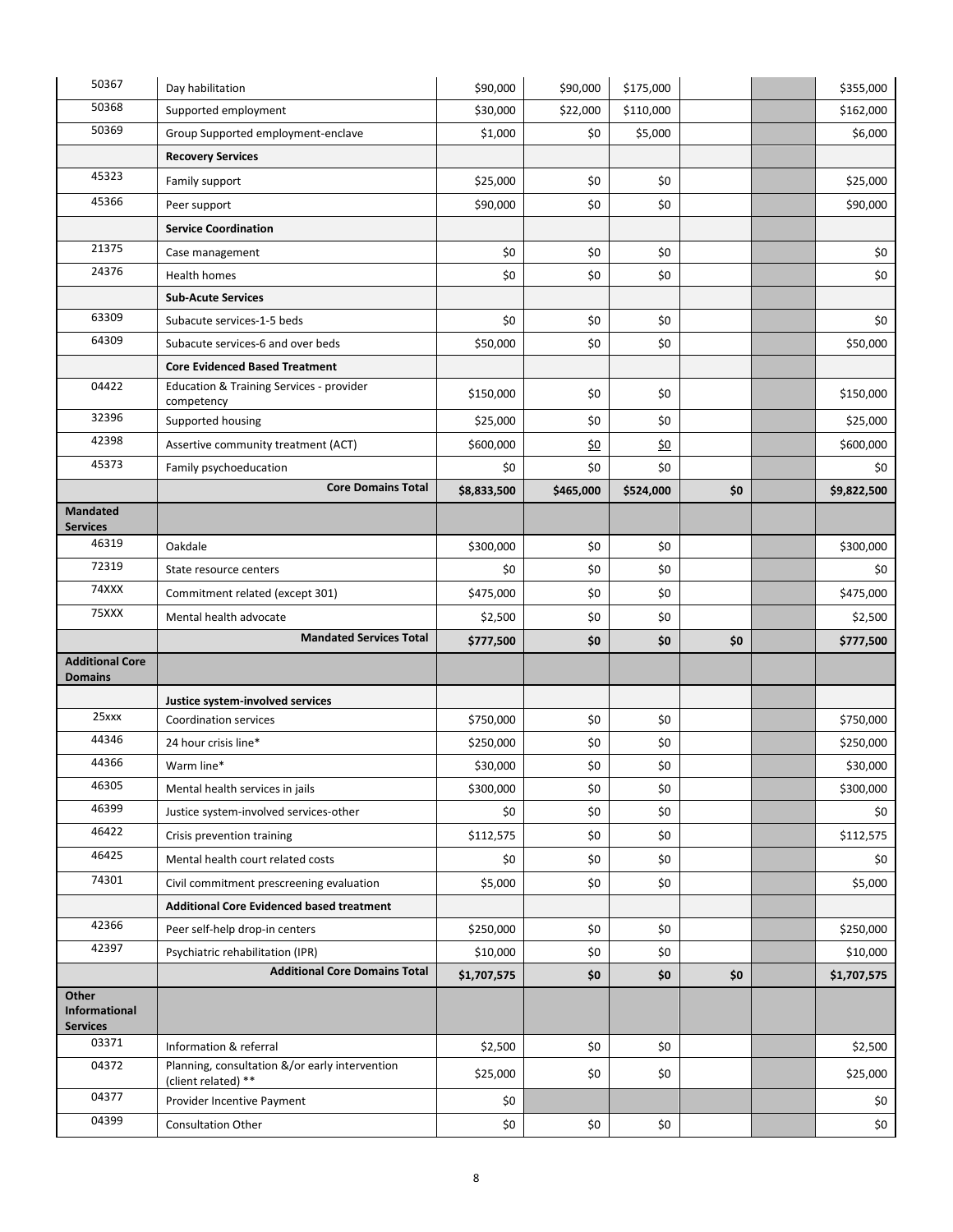| 04429                           | Planning and Management Consultants (non-client<br>related) | \$173,699   | \$0        | \$0      |           | \$173,699   |
|---------------------------------|-------------------------------------------------------------|-------------|------------|----------|-----------|-------------|
| 05373                           | Public education, prevention and education **               | \$424,598   | \$0<br>\$0 |          | \$424,598 |             |
|                                 | <b>Other Informational Services Total</b>                   | \$625,797   | \$0        | \$0      | \$0       | \$625,797   |
| Community                       |                                                             |             |            |          |           |             |
| <b>Living Supports</b><br>06399 | Academic services                                           | \$0         | \$0        | \$0      |           | \$0         |
| 22XXX                           | Services management                                         | \$30,000    | \$0        | \$0      |           | \$30,000    |
| 23376                           | Crisis care coordination                                    | \$0         | \$0        | \$0      |           | \$0         |
| 23399                           | Crisis care coordination other                              | \$0         | \$0        | \$0      |           | \$0         |
| 24399                           | Health home other                                           | \$0         | \$0        | \$0      |           | \$0         |
| 31XXX                           | Transportation                                              | \$200,000   | \$50,000   | \$50,000 |           | \$300,000   |
| 32321                           | Chore services                                              | \$0         | \$0        | \$0      |           | \$0         |
| 32326                           | Guardian/conservator                                        | \$10,000    | \$14,000   | \$3,000  |           | \$27,000    |
| 32327                           | Representative payee                                        | \$0         | \$0        | \$0      |           | \$0         |
| 32335                           | CDAC                                                        | \$0         | \$0        | \$0      |           | \$0         |
| 32399                           |                                                             | \$0         | \$0        |          |           |             |
| 33330                           | Other support                                               |             |            | \$5,000  |           | \$5,000     |
| 33340                           | Mobile meals                                                | \$0         | \$0        | \$0      |           | \$0         |
| 33345                           | Rent payments (time limited)                                | \$5,000     | \$0        | \$1,000  |           | \$6,000     |
| 33399                           | Ongoing rent subsidy                                        | \$275,000   | \$4,000    | \$2,000  |           | \$281,000   |
| 41305                           | Other basic needs                                           | \$30,000    | \$500      | \$1,000  |           | \$31,500    |
| 41306                           | Physiological outpatient treatment                          | \$2,000     | \$0        | \$0      |           | \$2,000     |
| 41307                           | Prescription meds                                           | \$40,000    | \$0        | \$0      |           | \$40,000    |
| 41308                           | In-home nursing                                             | \$0         | \$0        | \$0      |           | \$0         |
| 41399                           | Health supplies                                             | \$0         | \$0        | \$0      |           | \$0         |
| 42309                           | Other physiological treatment                               | \$0         | \$0        | \$0      |           | \$0         |
|                                 | Partial hospitalization                                     | \$0         | \$0        | \$0      |           | \$0         |
| 42310                           | Transitional living program                                 | \$0         | \$0        | \$0      |           | \$0         |
| 42363                           | Day treatment                                               | \$0         | \$0        | \$0      |           | \$0         |
| 42396                           | Community support programs                                  | \$10,000    | \$0        | \$0      |           | \$10,000    |
| 42399                           | Other psychotherapeutic treatment                           | \$0         | \$150,000  | \$0      |           | \$150,000   |
| 43399                           | Other non-crisis evaluation                                 | $$0$$       | \$0        | \$0      |           | \$0         |
| 44304                           | <b>Emergency care</b>                                       | \$85,000    | \$0        | \$0      |           | \$85,000    |
| 44399                           | Other crisis services                                       | \$0         | \$0        | \$0      |           | \$0         |
| 45399                           | Other family & peer support                                 | \$0         | \$0        | \$0      |           | \$0         |
| 46306                           | Psychiatric medications in jail                             | \$70,000    | \$0        | \$0      |           | \$70,000    |
| 50361                           | Vocational skills training                                  | \$0         | \$0        | \$0      |           | \$0         |
| 50365                           | Supported education                                         | \$0         | \$0        | \$0      |           | \$0         |
| 50399                           | Other vocational & day services                             | \$0         | \$0        | \$0      |           | \$0         |
| 63XXX                           | RCF 1-5 beds (63314, 63315 & 63316)                         | \$10,000    | \$0        | \$0      |           | \$10,000    |
| 63XXX                           | ICF 1-5 beds (63317 & 63318)                                | \$0         | \$0        | \$0      |           | \$0         |
| 63329                           | SCL 1-5 beds                                                | \$0         | \$0        | \$0      |           | \$0         |
| 63399                           | Other 1-5 beds                                              | \$0         | \$0        | \$0      |           | \$0         |
|                                 | <b>Community Living Supports</b>                            | \$767,000   | \$218,500  | \$62,000 | \$0       | \$1,047,500 |
| Other<br>Congregate<br>Services |                                                             |             |            |          |           |             |
| 50360                           | Work services (work activity/sheltered work)                | \$0         | \$0        | \$0      |           | \$0         |
| 64XXX                           | RCF 6 and over beds (64314, 64315 & 64316)                  | \$4,950,000 | \$5,000    | \$20,000 |           | \$4,975,000 |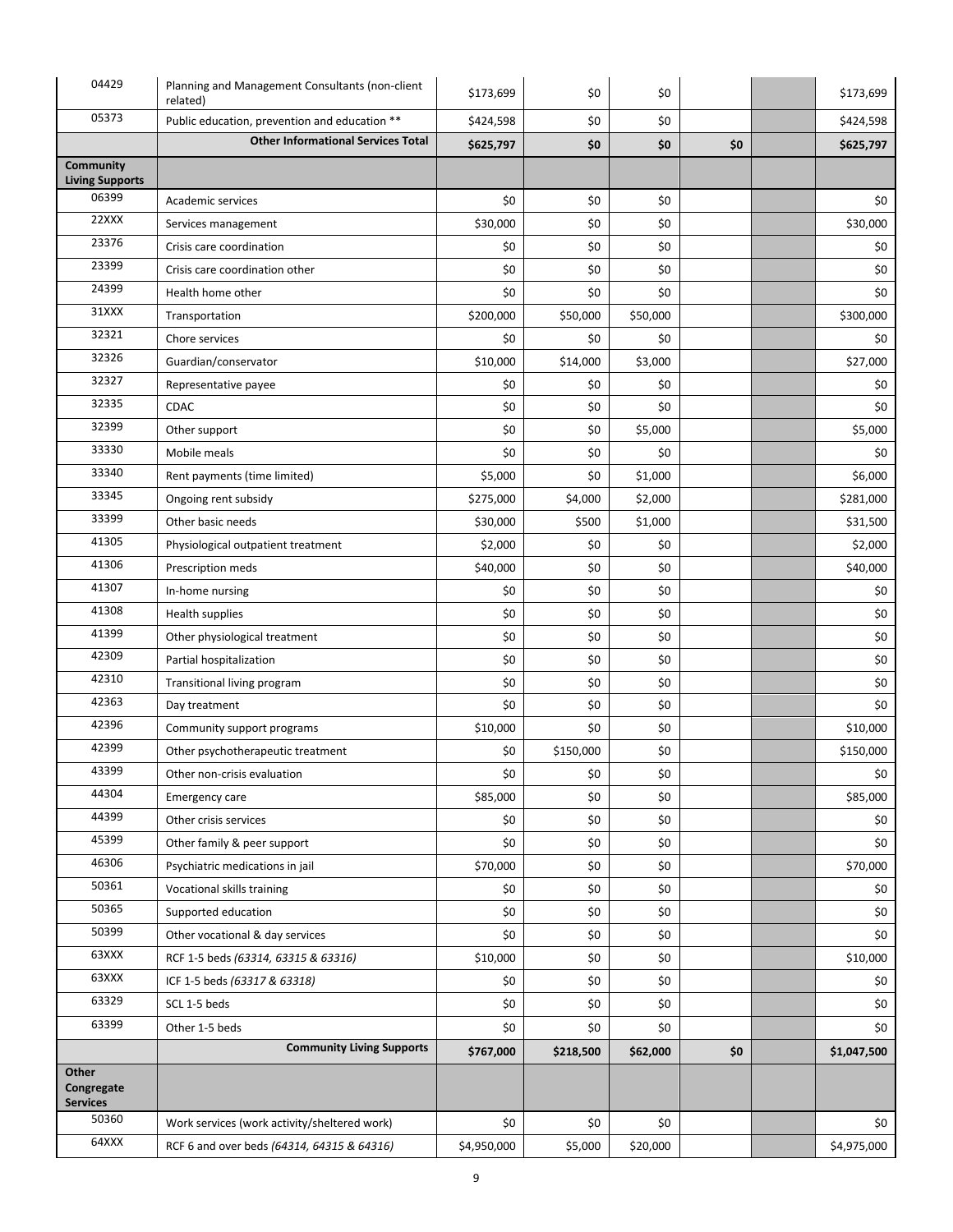| 64XXX                                                         | ICF 6 and over beds (64317 & 64318)    | \$50,000     | \$0       | \$0       |     |           | \$50,000     |
|---------------------------------------------------------------|----------------------------------------|--------------|-----------|-----------|-----|-----------|--------------|
| 64329                                                         | SCL 6 and over beds                    | \$25,000     | \$0       |           |     |           | \$25,000     |
| 64399                                                         | Other 6 and over beds                  | \$0          | \$0       |           |     |           | \$0          |
|                                                               | <b>Other Congregate Services Total</b> | \$5,025,000  | \$5,000   | \$20,000  | \$0 |           | \$5,050,000  |
| Administration                                                |                                        |              |           |           |     |           |              |
| 11XXX                                                         | <b>Direct Administration</b>           |              |           |           |     | \$209,000 | \$209,000    |
| 12XXX                                                         | <b>Purchased Administration</b>        |              |           |           |     | \$240,000 | \$240,000    |
|                                                               | <b>Administration Total</b>            |              |           |           |     | $\bullet$ |              |
|                                                               |                                        |              |           |           |     |           |              |
|                                                               |                                        |              |           |           |     |           |              |
|                                                               | <b>Regional Totals</b>                 | \$17,736,372 | \$688,500 | \$606,000 | \$0 | \$449,000 | \$19,479,872 |
|                                                               |                                        |              |           |           |     |           |              |
| $(45XX -$<br>XXX)County<br><b>Provided Case</b><br>Management |                                        |              |           |           |     | \$0       | \$0          |
| $(46XX -$<br>XXX)County<br>Provided<br><b>Services</b>        |                                        |              |           |           |     | \$0       | \$0          |
|                                                               |                                        |              |           |           |     |           |              |

Transfer Numbers (Expenditures should only be counted when final expenditure is made for services/administration. Transfers are eliminated from budget to show true regional finances)

| 13951 | Distribution to MHDS regional fiscal agent from member county  | \$18.147.633 |
|-------|----------------------------------------------------------------|--------------|
| 14951 | MHDS fiscal agent reimbursement to MHDS regional member county | \$3.563.570  |

\*24 hour crisis line and warm line are transitioning from additional core to state wide core services with state funding.

<span id="page-9-0"></span>\*\*Core services for children with a serious emotional disturbance (SED)

#### **Table B. Revenues**

| FY 2022<br><b>Budget</b> | <b>ECR MHDS Region</b>               |              |              |
|--------------------------|--------------------------------------|--------------|--------------|
| <b>Revenues</b>          |                                      |              |              |
|                          | Projected Fund Balance as of 6/30/21 |              | \$16,209,237 |
|                          | <b>Local/Regional Funds</b>          |              | \$20,052,160 |
| 10XX                     | Property Tax Levied                  | \$16,129,220 |              |
| 12XX                     | <b>Other County Taxes</b>            | \$32,942     |              |
| 16XX                     | Utility Tax Replacement Excise Taxes | \$386,399    |              |
| <b>25XX</b>              | <b>Other Governmental Revenues</b>   | \$3,199,499  |              |
| 4XXX-5XXX                | <b>Charges for Services</b>          | \$100        |              |
| 5310                     | <b>Client Fees</b>                   | \$0          |              |
| 60XX                     | Interest                             | \$50,000     |              |
| 6XXX                     | Use of Money & Property              | \$0          |              |
| 8XXX                     | Miscellaneous                        | \$254,000    |              |
| 9040                     | Other Budgetary Funds (Polk Only)    | \$0          |              |
|                          |                                      | \$0          |              |
|                          | <b>State Funds</b>                   |              | \$1,284,421  |
| 21XX                     | <b>State Tax Credits</b>             | \$760,560    |              |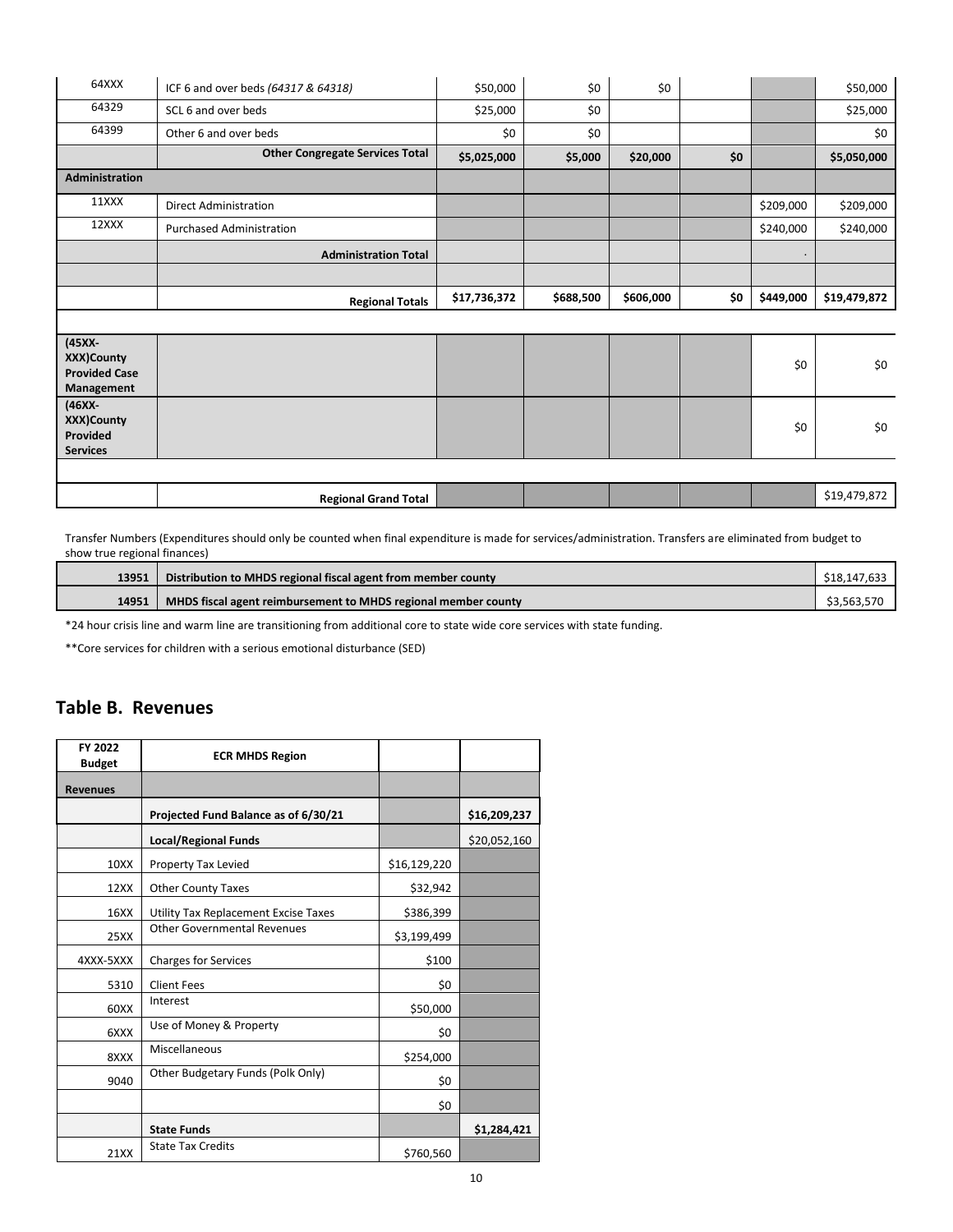| 22XX | <b>Other State Replacement Credits</b> | \$353,038 |              |
|------|----------------------------------------|-----------|--------------|
| 2250 | <b>MHDS Equalization</b>               | \$0       |              |
| 24XX | State/Federal pass thru Revenue        | \$170,823 |              |
| 2644 | MHDS Allowed Growth / State Gen. Funds | \$0       |              |
| 29XX | Payment in Lieu of taxes               | \$0       |              |
|      |                                        | \$0       |              |
|      | <b>Federal Funds</b>                   |           | \$0          |
| 2344 | Social services block grant            | \$0       |              |
| 2345 | Medicaid                               | \$0       |              |
|      | Other                                  | \$0       |              |
|      | <b>Total Revenues</b>                  |           | \$21,336,581 |

| <b>Total Funds Available for FY22</b>       | \$37,545,818 |
|---------------------------------------------|--------------|
|                                             |              |
|                                             |              |
| <b>FY22 Projected Regional Expenditures</b> | \$19,479,872 |
| Projected Accrual Fund Balance as of        |              |
| 6/30/22                                     | \$18,065,946 |

#### <span id="page-10-0"></span>**Table E. County Levies**

<span id="page-10-1"></span>

| County                  | 2019 Est.<br>Pop. | <b>Regional Per</b><br>Capita | FY22 Max Levy | <b>FY22 Actual Levy</b> | Actual<br><b>Levy Per</b><br>Capita |
|-------------------------|-------------------|-------------------------------|---------------|-------------------------|-------------------------------------|
| Benton                  | 25,645            | 36.51                         | 936,299       | \$575,000               | 22.42                               |
| <b>Bremer</b>           | 25,062            | 36.51                         | 915,014       | \$715,000               | 28.53                               |
| Buchanan                | 21,175            | 36.51                         | 773,099       | \$639,485               | 30.20                               |
| Delaware                | 17,011            | 36.51                         | 621,072       | \$514,000               | 30.22                               |
| Dubuque                 | 97,311            | 36.51                         | 3,552,825     | \$2,734,935             | 28.11                               |
| lowa                    | 16,184            | 36.51                         | 590,878       | \$399,963               | 24.71                               |
| Johnson                 | 151,140           | 36.51                         | 5,518,121     | \$4,420,344             | 29.25                               |
| Jones                   | 20,681            | 36.51                         | 755,063       | \$700,000               | 33.85                               |
| Linn                    | 226,706           | 36.51                         | 8,277,036     | \$6,631,687             | 29.25                               |
|                         |                   |                               | $\mathbf 0$   |                         |                                     |
|                         |                   |                               | $\mathbf 0$   |                         |                                     |
| <b>Total ECR Region</b> | 600,915           |                               | 21,939,407    | 17,330,414              | 28.84                               |

### **G. Financial and Service Forecasting Measures**

During FY20 and 21, the East Central Region, like the rest of the world, was significantly impacted by the COVID-19 pandemic. Not only were services shut down, but our citizens had a more difficult time accessing brain health supports due to isolation and fear. Telehealth services were extremely valuable and our providers frequently met the challenges with strength and commitment to their missions. In alignment with the region's Strategic Plan, the region will focus on ensuring access to brain health supports for FY22 with an understanding that a surge for brain health support related to pandemic issues may still be coming.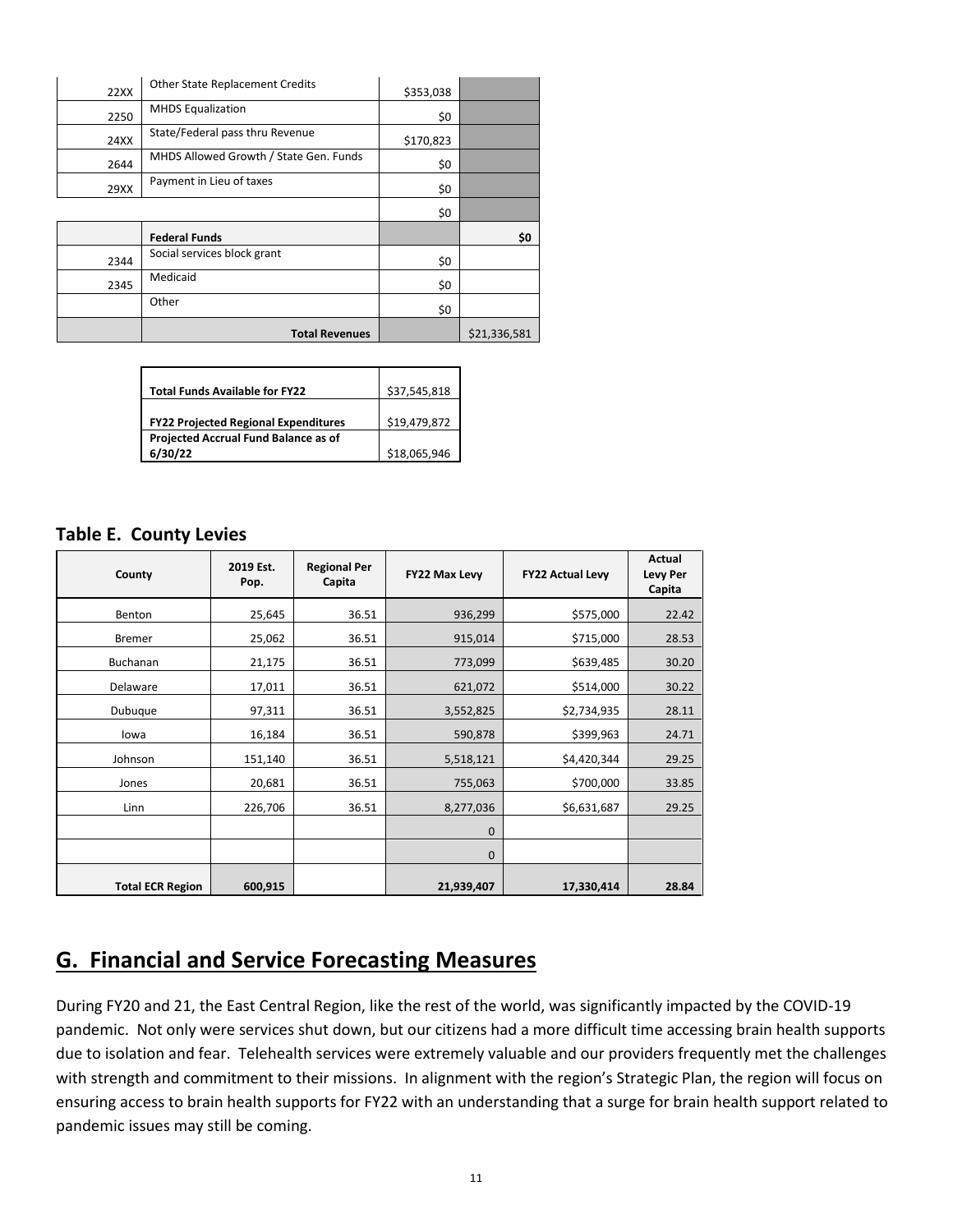In addition, the shut downs and restrictions that were a result of the pandemic significantly jeopardized the stability of the MH/DS providers in the region. Therefore, during FY22 the region will support efforts for and with providers to help re-establish financial and workforce stability. This will be accomplished by potentially providing start-up costs for new services and advocacy for fair and equitable rates.

The following is a description of the financial forecasting measures used by ECR in the identification of service need and funding necessary for services.

Historical service utilization is the starting point for all financial projections and was utilized when developing the current budget. As the expenditures shift to fund the identified core and additional cores services for children and adults and as new services are developed, ECR will amend the current budget to reflect any necessary changes. The fiscal agent will provide monthly expenditure reports that will identify service costs and projected availability of funds throughout the fiscal year.

The ECR regularly meets with stakeholder groups to identify unmet needs and areas for service development. The Regional Advisory Committees represents the views of their peers and makes recommendations to the Regional Governing Board regarding administration of the regional disability services system including needed services, strategic planning, and budgeting.

Since the addition of children's services in FY21, the Region has engaged in ongoing planning and outreach to solicit input from stakeholders. With the implementation of Tier 1 services in FY21, the region has focused on ensuring access to Tier 2 services for FY22. The Region comprehensively considered services to be implemented along with resources and collaborations to proceed with the following:

- Five providers were invited and encouraged to develop Crisis Stabilization Residential Services for children. Three providers have agreed to pursue licensure for this service. The region is offering technical assistance and a start-up cost incentive for implementation.
- A Request for Proposals for Crisis Stabilization Community-Based Services was issued on 3/8/21 with intention that a contract will be awarded and services initiated by 7/1/21.
- Frequent meetings have been held with the Maternal Child Adolescent Health (MCAH) providers in ECR. These meetings have generated awareness that many Early Identification and Early Intervention services are already available in the region, but there is a lack of wide-spread awareness. The MCAH providers and the Region are planning a Summit to bring together stakeholders of early and on-going care to share service delivery and implementation information.
- Mobile crisis outreach for children has been offered for the past three years; however, the Region is planning expansion of the service in FY22.
- The Region will contract with regional hospitals who have children's inpatient beds for FY22 and beyond.

The Region's ongoing budget analysis system and risk management plan includes, but is not limited, to the following:

- Total service utilization and costs by all service types and providers
- Total units delivered and billed by each provider and service component
- Penetration rate of each service within the region
- Gaps in services within the region and the projected cost to meet the identified service needs
- Analysis of total regional funds expended to date and amount remaining in the fiscal period to pay for services
- Identification of seasonal variations in service utilization and cost patterns
- Provision of timely reports to the Governing Board, the CEO, and Advisory Committees
	- o Monthly reports include: Claims listing, Regional County Ledger, Cash and Outstanding Report, Expenditure Detail Report, Expenditure Status Report and Revenue Detail Report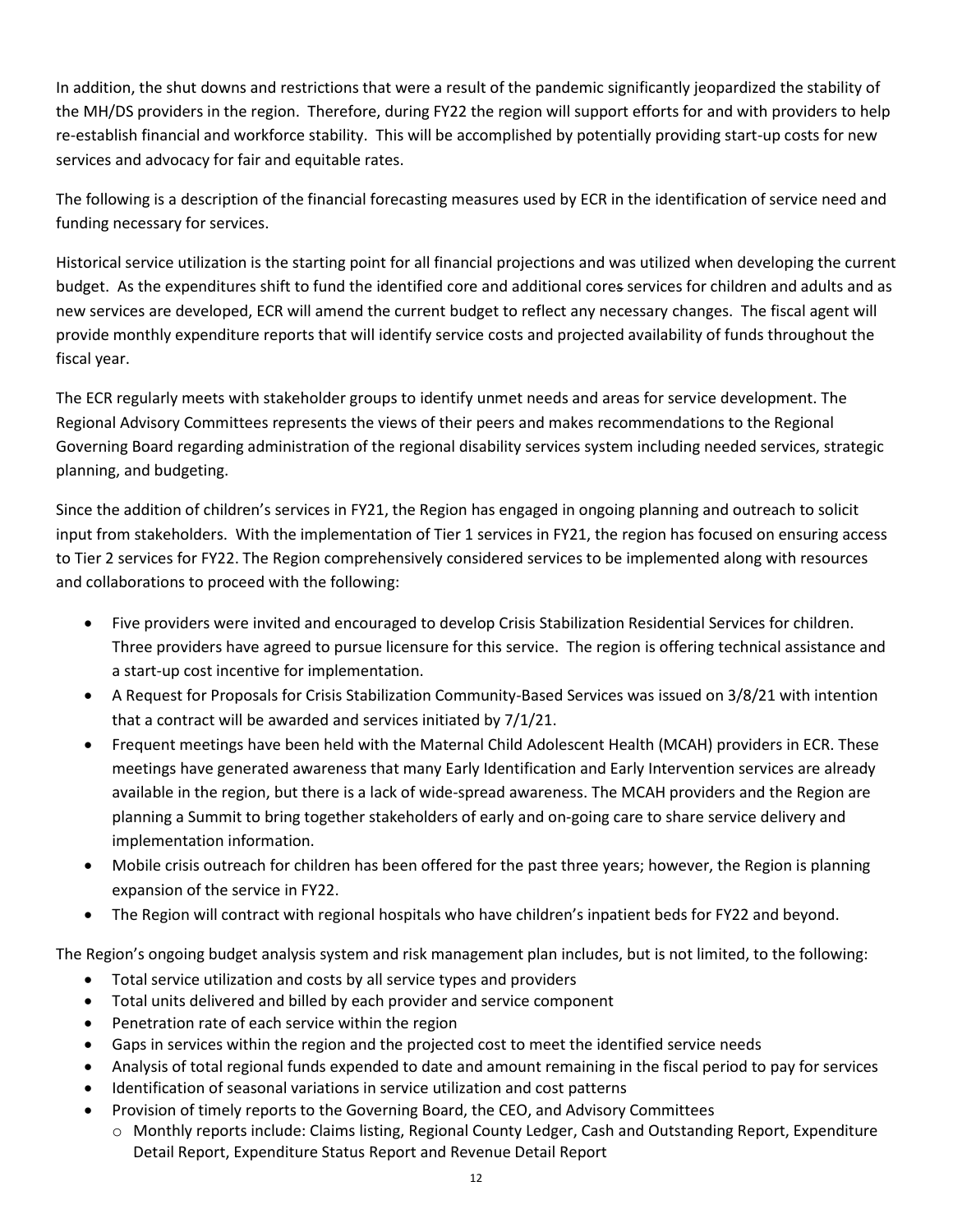- o Biannual Reports include: Expenditure Detail Report, Expenditure Status Report
- Evaluation of the feasibility for funding additional core services
- Consideration of mandated services for children and adults
- Regional financial projected county payment plan for each fiscal year with fund balance updates as needed

### <span id="page-12-0"></span>**H. Provider Reimbursement Provisions**

The following is a description of the types of funding used by ECR*.*

It is the intent of the ECR to be a comprehensive system of care, assisting individuals regardless of their insurance status. Services will be developed based upon identified needs of individuals living within the ECR. The ECR will provide funding approaches that identify and incorporate all services and sources of funding used by individuals receiving services, including insurance, medical assistance program, and self-payment. The ECR shall be responsible for funding only those services and supports that are authorized, in accordance with the process described in the ECR Management Plan, within the constraints of budgeted dollars. The ECR shall be the funder of last resort and regional funds shall not replace other funding that is available. ECR staff will assist individuals with applying for all available funding sources and will encourage providers to develop services that are funded by Medicaid (Title 19), including Home and Community Based Services (HCBS). There are a number of additional resources available within the ECR for possible funding including the Iowa Department of Public Health, the University of Iowa Hospitals and Clinics, United Way funds, various grants and other sources of reimbursement. Case Managers, Regional Social Workers, and Coordinators will ensure that all services and funding sources are identified and incorporated into the individual's plan.

Based on contracting criteria, the ECR will contract with MHDS providers whose base of operation is in the Region to meet the service needs of the population. The Region may also honor contracts that other Regions have negotiated with their local providers and may choose to contract with providers outside of the Region. The region will also enter into Memorandums of Understanding with other regions to ensure that service standards are met. A contract may not be required with providers that provide one-time or as-needed services. The Region may utilize vouchers and other nontraditional means to fund services. The ECR will make efforts to recruit and approve non-traditional providers as part of the service provider network and will utilize the criteria and process for selecting and approving providers not currently subject to license, certification, or other state approval standards designated in the ECR Management Plan. A nontraditional provider may be an individual, organization and/or business who delivers services in a person's home and/or other community setting. Non-traditional providers typically are individuals, organizations, or businesses which do not provide MHDS services as a part of their normal business. These services are not to provide treatment but are supportive and may be rehabilitative in focus and are initiated when there is a reasonable likelihood that such services will benefit the person's functioning, assist them in maintaining community tenure, and act as an alternative way to achieve the person's stated goals or outcomes.

At this time, the ECR utilizes fee for service funding as well as limited block grants for specific activities where billing based on individuals is impractical (example: emergency services, drop-in center). Names and identifying information may be required for block-granted programs. The ECR will move toward outcomes-based funding and will examine ways to develop financial incentives for obtaining high performance individual outcomes and cost effectiveness. All payments will be based on a pre-authorized request for service authorization with the exception of court ordered payments, such as civil commitment costs and crisis services.

The ECR will require, through contracting, that all providers participate in the quality improvement partnership for system development in the region to become welcoming, person/family centered, trauma informed, and multi-occurring capable. The Region will provide opportunities for training, mentoring and support, so that every provider who desires to increase their capabilities will succeed. It is a regional priority that excellent services take place daily in the counties throughout the Region, and providers have demonstrated a commitment to opportunities that enhance the skills of their workforce. Consequently, the Region is confident that a full array of services will continue to be developed and offered to support the mental wellness and disability needs across the lifespan in the nine-county area.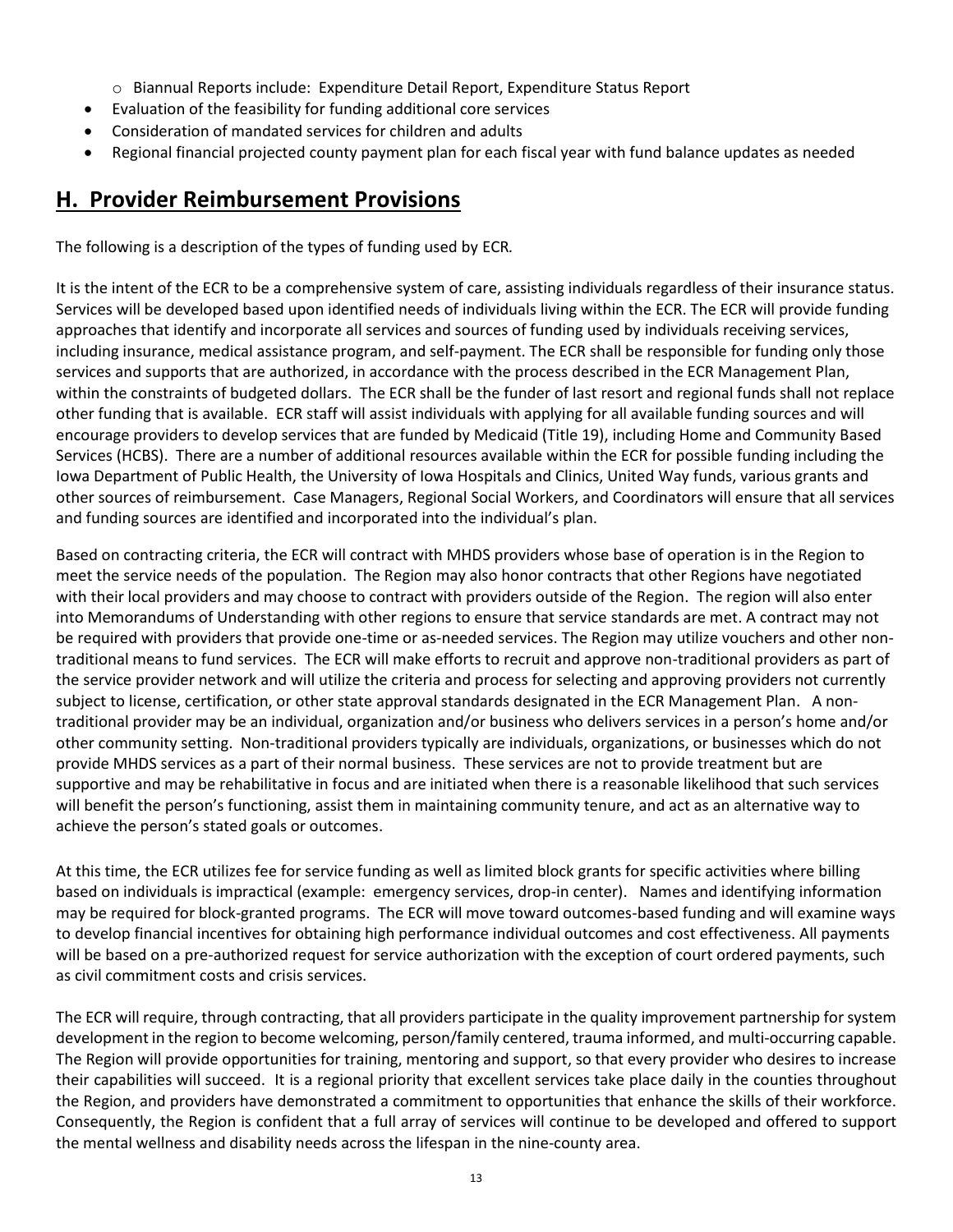#### Appendix A – Service Matrix

| <b>Service</b><br><b>Name</b>                | <b>Domain</b>      | Category                                | <b>Description</b>                                                                                                                                                                                                                                                                                                                                                                                                                                                                                                                                                                                                                                                                                                                                                                                                   | Limits/Specifications/Access Standards - Need<br>for services will be based on an assessment<br>which identifies level of need                                                                                                                                                                                                                                                                                                                                                                                                                                                                                                                   |
|----------------------------------------------|--------------------|-----------------------------------------|----------------------------------------------------------------------------------------------------------------------------------------------------------------------------------------------------------------------------------------------------------------------------------------------------------------------------------------------------------------------------------------------------------------------------------------------------------------------------------------------------------------------------------------------------------------------------------------------------------------------------------------------------------------------------------------------------------------------------------------------------------------------------------------------------------------------|--------------------------------------------------------------------------------------------------------------------------------------------------------------------------------------------------------------------------------------------------------------------------------------------------------------------------------------------------------------------------------------------------------------------------------------------------------------------------------------------------------------------------------------------------------------------------------------------------------------------------------------------------|
| 1-5 beds & 6 and<br>over beds                | Core               | Sub-Acute<br>Services                   | Intensive, community-based services provided 24 hours a day, 7 days a<br>week, 365 days a year to individuals with a severe and persistent mental<br>illness who have functional impairments and may also have multi-<br>occurring conditions. A comprehensive set of wraparound services for<br>persons who have had or are at imminent risk of having acute or crisis<br>mental health symptoms that do not permit the persons to remain in or<br>threatens removal of the persons from their home and community, but<br>who have been determined by a mental health professional and a<br>licensed health care professional, subject to the professional's scope of<br>practice, not to need inpatient acute hospital services and includes both<br>subacute facility-based and subacute community-based services | Up to 5 days may be approved if individual reports income/resources<br>within ECR guidelines. May be continued up to additional 5 days with<br>approval of Utilization Review Coordinator. Will not be funded for<br>individuals with Medicaid.                                                                                                                                                                                                                                                                                                                                                                                                  |
| 23-Hour Crisis<br>Observation and<br>Holding | Core               | Crisis<br><b>Services</b>               | Crisis evaluation and stabilization provided by nurses and supervised by<br>a psychiatrist for less than 24 hours.                                                                                                                                                                                                                                                                                                                                                                                                                                                                                                                                                                                                                                                                                                   | If an individual completes an application and reports income and<br>resources within the ECR guidelines and is determined to have residency<br>in the region, the ECR will authorize funding for 1 day maximum. The<br>region will fund no more than 2 stays within a 5-day time period. There<br>must be at least 12 hours between stays. Admittance to other crisis<br>services following 23-hour observation will be allowed as long as the<br>need for additional services is documented<br>Individuals who do not meet income and resource guidelines, who have<br>Medicaid, or who do not have residency in the region will not be funded. |
| 24 hour crisis<br>line                       | Additional<br>Core | Justice-<br>Involved<br><b>Services</b> | A call, text, or online chat hotline                                                                                                                                                                                                                                                                                                                                                                                                                                                                                                                                                                                                                                                                                                                                                                                 | Call Your Life Iowa 1-855-581-8111; Text 1-855-895-8398; Chat<br>YourLifelowa.org                                                                                                                                                                                                                                                                                                                                                                                                                                                                                                                                                                |
| 24-hour Access<br>to Crisis<br>Response      | Core               | Crisis<br><b>Services</b>               | Program designed to stabilize an acute psychiatric crisis episode, which<br>is available 24 hours a day, 365 days a year. Program that operates a<br>crisis hotline to relieve distress in pre-crisis and crisis situations, reduce<br>the risk of escalation, arrange for emergency on-site responses, and<br>refer callers to appropriate services.                                                                                                                                                                                                                                                                                                                                                                                                                                                                | All ECR citizens have immediate access to crisis response services by<br>means of telephone, electronic, or face-to-face communication.<br>Your Life Iowa 1-855-581-8111                                                                                                                                                                                                                                                                                                                                                                                                                                                                         |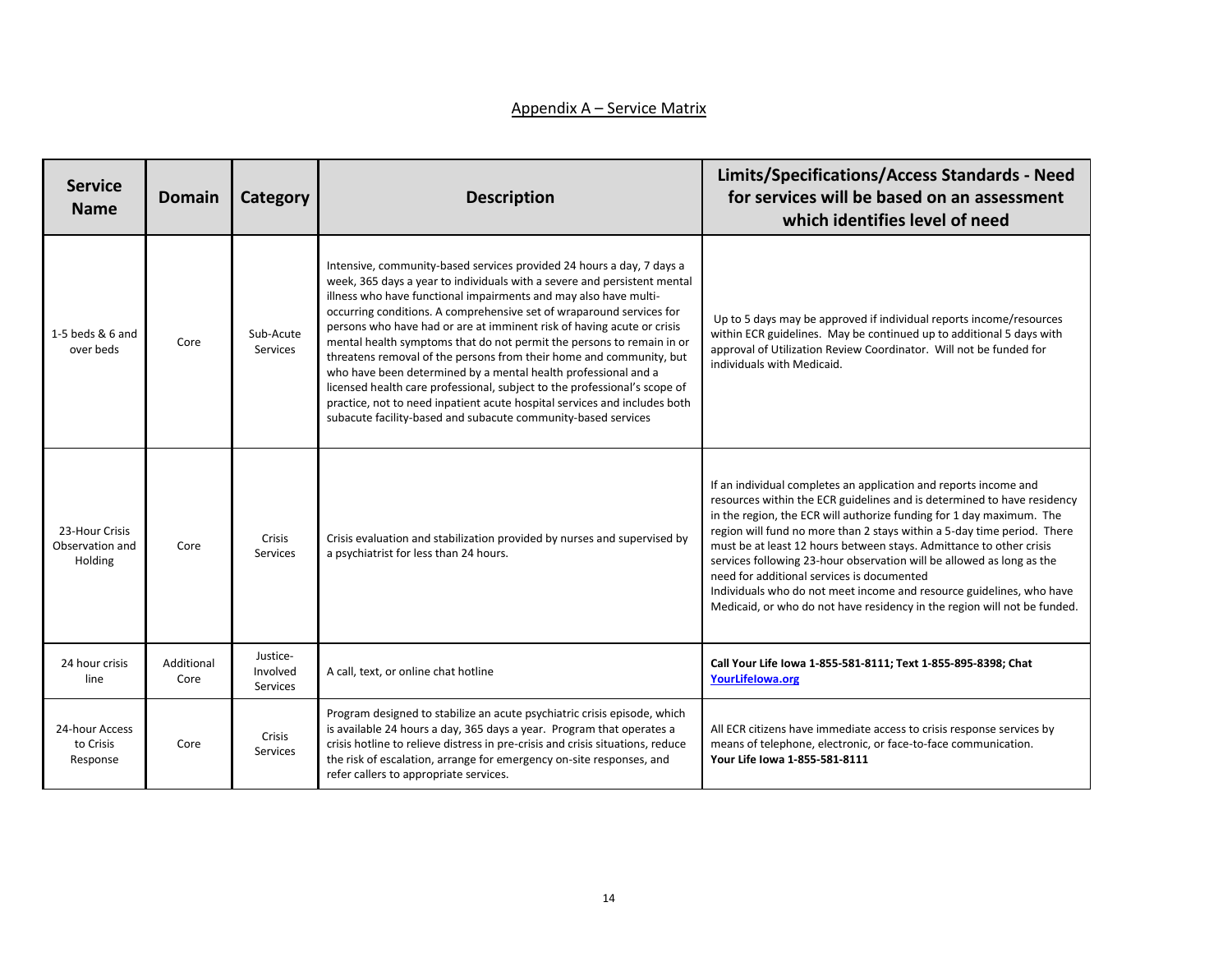| <b>Access Centers</b>                  | Core                            | Crisis<br><b>Services</b>               | A service delivery model that provides coordinated intake assessment,<br>screening for multi-occurring conditions, care coordination, crisis<br>stabilization residential services, subacute mental health services, and<br>substance abuse treatment for individuals experiencing a mental health<br>or substance abuse crisis who do not need inpatient psychiatric hospital<br>treatment, but who do need significant amounts of supports and<br>services not available in other home-and community based settings                      | Access Centers are available to all residents of the region. Any individual<br>presenting will receive a crisis evaluation and be referred for services<br>based on that evaluation. The region will fund services for those who<br>meet eligibility guidelines for each service and who do not have<br>Medicaid.                                                                                                                                                                                                                                        |
|----------------------------------------|---------------------------------|-----------------------------------------|--------------------------------------------------------------------------------------------------------------------------------------------------------------------------------------------------------------------------------------------------------------------------------------------------------------------------------------------------------------------------------------------------------------------------------------------------------------------------------------------------------------------------------------------|----------------------------------------------------------------------------------------------------------------------------------------------------------------------------------------------------------------------------------------------------------------------------------------------------------------------------------------------------------------------------------------------------------------------------------------------------------------------------------------------------------------------------------------------------------|
| Assertive<br>Community<br>Treatment    | Core                            | Evidence<br>Based<br>Treatment          | A program of comprehensive outpatient services consistent with<br>evidence-based practice standards published by the Substance Abuse<br>and Mental Health Services Administration, provided in the community<br>and directed toward the amelioration of symptoms and the<br>rehabilitation of behavioral, functional, and social deficits of individuals<br>with severe and persistent mental illness and individuals with complex<br>symptomology who require multiple mental health and supportive<br>services to live in the community. | The team must ensure that services for the psychiatric needs of the<br>individual are available 24-hours a day. The number of team contacts per<br>individual served shall average at least three per week per individual<br>when calculated across all individuals served by the team. Contacts may<br>be weekly, daily, or more frequent. The frequency of contacts is<br>determined by the needs of the individual. Team shall maintain a ratio of<br>at least one full-time or full-time equivalent staff person to every ten<br>individuals served. |
| Assessment &<br>Evaluation             | Core                            | Treatment                               | The clinical review by a mental health professional of the current<br>functioning of the individual using the service in regard to the<br>individual's situation, needs, strengths, abilities, desires and goals to<br>determine the appropriate level of care.                                                                                                                                                                                                                                                                            | An individual who has received inpatient services shall be assessed and<br>evaluated within four weeks. Assessment for children to determine<br>eligibility based on the child meeting the criteria for serious emotional<br>disturbance.                                                                                                                                                                                                                                                                                                                |
| Case<br>Management                     | Core                            | Service<br>Coordination                 | Service provided by a case manager who assists individuals in gaining<br>access to needed medical, social, educational, and other services<br>through assessment, development of a care plan, referral, monitoring<br>and follow-up using a strengths-based service approach that helps<br>individuals achieve specific desired outcomes leading to a healthy self-<br>reliance and interdependence with their community.                                                                                                                  | Services will be provided within 10 days of the initial request for such<br>service or after being discharged from an inpatient facility.                                                                                                                                                                                                                                                                                                                                                                                                                |
| Collateral time                        | Community<br>Living<br>Supports |                                         | Billable time for mental health providers (therapists, counselors and<br>prescribers) to update and consult with school personnel, parents,<br>service coordination and others.                                                                                                                                                                                                                                                                                                                                                            | Collateral time will be allowed for children's behavioral services only.<br>Providers may bill based on agreed upon contractual terms.                                                                                                                                                                                                                                                                                                                                                                                                                   |
| Commitment<br>Related                  | Mandated<br>Services:           |                                         | Court ordered services (evaluation, sheriff transport, legal<br>representation, mental health advocate) related to mental health<br>commitments.                                                                                                                                                                                                                                                                                                                                                                                           | Service will be covered without application or eligibility determination.<br>Demographic information required. Costs for individuals that are<br>committed on both a mental health and substance abuse commitment<br>will be split between mental health and substance abuse budgets. Legal<br>representation and evaluation expenses for juveniles will not be covered.                                                                                                                                                                                 |
| Community<br>Support<br>Programs (CSP) | Community<br>Living<br>Supports |                                         | Comprehensive programs to meet individual treatment and support<br>needs in a community setting.                                                                                                                                                                                                                                                                                                                                                                                                                                           | Limit of 12 hours per month.                                                                                                                                                                                                                                                                                                                                                                                                                                                                                                                             |
| Coordination<br>(Jail Diversion)       | Additional<br>Core              | Justice-<br>Involved<br><b>Services</b> | Program that is designed to divert individuals from jail by providing<br>assessment, coordination and supportive services.                                                                                                                                                                                                                                                                                                                                                                                                                 | Evaluation and service will be covered without application or eligibility<br>determination. Demographic information required.                                                                                                                                                                                                                                                                                                                                                                                                                            |
| <b>Crisis Evaluation</b>               | Core                            | Crisis<br><b>Services</b>               | The process used with an individual to collect information related to the<br>individual's history and needs, strengths, and abilities in order to<br>determine appropriate services or referral during an acute psychiatric<br>crisis episode.                                                                                                                                                                                                                                                                                             | Service will be provided within 24 hours and will be allowed in jails,<br>emergency departments, or Access Centers without application or<br>eligibility determination. Demographic information must be provided.                                                                                                                                                                                                                                                                                                                                        |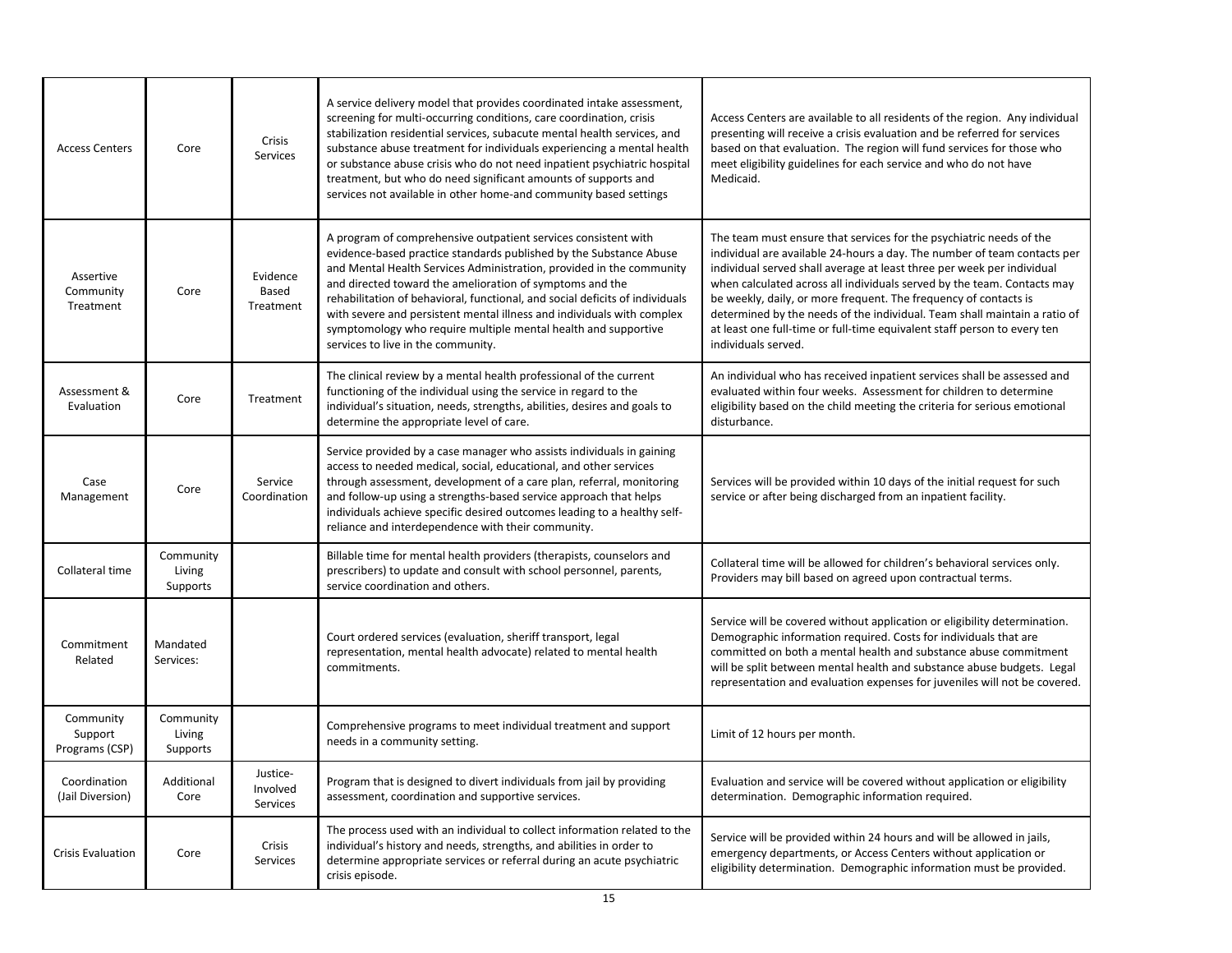| Crisis<br>Intervention<br>Training                             | Additional<br>Core | Justice-<br>Involved<br>Services | The Crisis Intervention Team (CIT) Program provides training and<br>education to law enforcement officers to assist them in more effectively<br>managing crisis events in the community when they, as first responders,<br>encounter individuals who are experiencing behavioral health crises due<br>to mental illness and/or co-occurring substance use disorders, along<br>with the information necessary to guide officers in re-directing these<br>individuals away from the criminal justice system and into emergency<br>behavioral health facilities. | The region will proactively work with law enforcement agencies to<br>provide CIT training in each county.                                                                                                                                                                                                                                                                                                                                                                                                                                                                                                                                                                                                                                                                                                                                                                                                                                                                                                                                                                                                                                                                                                                                                                                                                                                                                          |
|----------------------------------------------------------------|--------------------|----------------------------------|---------------------------------------------------------------------------------------------------------------------------------------------------------------------------------------------------------------------------------------------------------------------------------------------------------------------------------------------------------------------------------------------------------------------------------------------------------------------------------------------------------------------------------------------------------------|----------------------------------------------------------------------------------------------------------------------------------------------------------------------------------------------------------------------------------------------------------------------------------------------------------------------------------------------------------------------------------------------------------------------------------------------------------------------------------------------------------------------------------------------------------------------------------------------------------------------------------------------------------------------------------------------------------------------------------------------------------------------------------------------------------------------------------------------------------------------------------------------------------------------------------------------------------------------------------------------------------------------------------------------------------------------------------------------------------------------------------------------------------------------------------------------------------------------------------------------------------------------------------------------------------------------------------------------------------------------------------------------------|
| Crisis<br>Stabilization<br>Community-<br><b>Based Services</b> | Core               | Crisis<br><b>Services</b>        | Crisis evaluation and treatment services provided by a team of<br>professionals deployed into the community. Service provides short-term<br>individualized crisis stabilization, following a crisis screening or<br>assessment that is designed to restore the individual to a prior<br>functional level. FROM 441-24.20 (225C) "CSCBS" are short-term<br>services designed to de-escalate a crisis situation and stabilize an<br>individual following a mental health crisis and provided where the<br>individual lives, works or recreates.                 | ECR will fund up to 3 days of crisis stabilization community-based<br>services for any individual regardless of income limit or verification,<br>except for those who are Medicaid eligible or do not have residency in<br>ECR. By the end of the third day, providers must have clients self-report<br>their income and resources via regional application in order to be eligible<br>for continued regional funding, which could include an additional 2 days<br>(5 days total). ECR will rely on the discretion of the team to determine if<br>CSCBS is appropriate or if the person needs to be transferred to a higher<br>level of care.                                                                                                                                                                                                                                                                                                                                                                                                                                                                                                                                                                                                                                                                                                                                                      |
| Crisis<br>Stabilization<br>Residential                         | Core               | Crisis<br>Services               | Crisis evaluation and stabilization provided in a temporary residential<br>setting. "CSRS" means a short-term alternative living arrangement<br>designed to de-escalate a crisis situation and stabilize an individual<br>following a mental health crisis and is provided in organization-arranged<br>settings of no more than 16 beds.                                                                                                                                                                                                                      | ECR will fund up to 72 hours of crisis stabilization residential bed services<br>for any individual regardless of income limit or verification, except for<br>those who are Medicaid eligible or do not have residency in ECR. By the<br>end of the 72 <sup>nd</sup> hour, providers must have clients self-report their income<br>and resources via regional application in order to be eligible for<br>continued regional funding, which could include an additional 48 hours<br>(5 days total). If a person is determined eligible for regional funding<br>based on self-reported income and resources, he or she must be<br>regionally authorized for an additional 48 hours. If the person is above<br>regional guidelines for eligibility (over 150% FPL or over \$2,000 in<br>resources), it will be a decision between the provider and the person on<br>whether the person will stay additional time. ECR will not fund any time<br>over 72 hours if the person does not meet financial eligibility<br>guidelines. If the decision between the person and the provider is for<br>the person to remain in the crisis stabilization residential bed for<br>additional hours or days, the person will be responsible for payment to<br>the provider. It will be the provider's responsibility to bill and collect<br>payment for additional time over 72 hours from the person individually. |
| Day Habilitation                                               | Core               | Support for<br>Employment        | Services that assist or support the individual in developing or<br>maintaining life skills and community integration. Services will enable or<br>enhance the individual's functioning, physical and emotional health and<br>development, language and communication development, cognitive<br>functioning, socialization and community integration, functional skill<br>development, behavior management, responsibility and self-direction,<br>daily living activities, self-advocacy skills, or mobility.                                                   | The initial referral shall take place within 60 days of the individual's<br>request of support for employment. An individual must access available<br>Waiver and Habilitation services prior to ECR request.                                                                                                                                                                                                                                                                                                                                                                                                                                                                                                                                                                                                                                                                                                                                                                                                                                                                                                                                                                                                                                                                                                                                                                                       |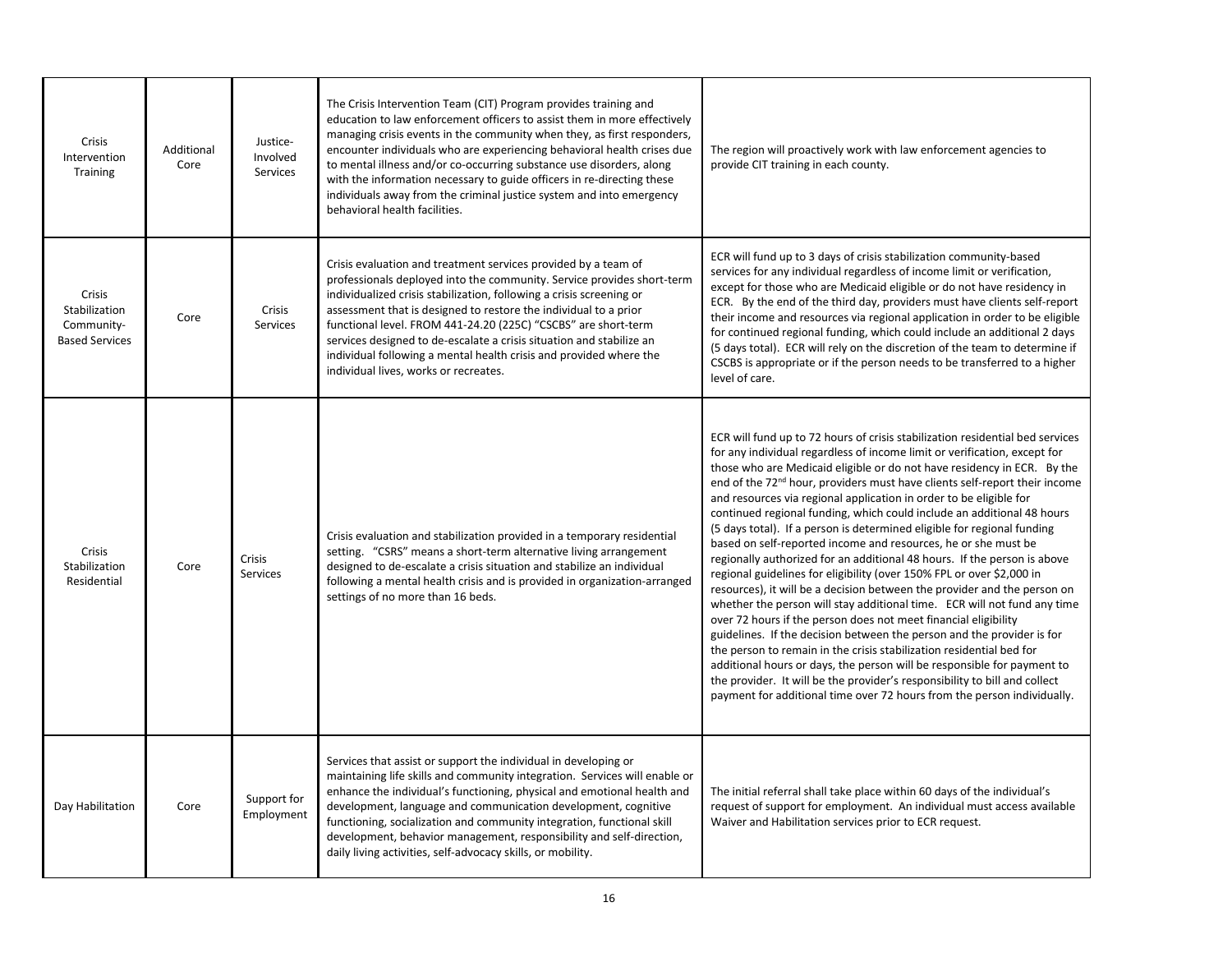| Day Treatment                                              | Community<br>Living<br>Supports |                                | Individualized services emphasizing mental health treatment and<br>intensive psychiatric rehabilitation activities.                                                                                                                                                                                                                                                                                                                                                                                                                                                                                                                                                                   |                                                                                                                                                                                                                                                                                                                                                                                                                                                                                                                                                                                                                        |
|------------------------------------------------------------|---------------------------------|--------------------------------|---------------------------------------------------------------------------------------------------------------------------------------------------------------------------------------------------------------------------------------------------------------------------------------------------------------------------------------------------------------------------------------------------------------------------------------------------------------------------------------------------------------------------------------------------------------------------------------------------------------------------------------------------------------------------------------|------------------------------------------------------------------------------------------------------------------------------------------------------------------------------------------------------------------------------------------------------------------------------------------------------------------------------------------------------------------------------------------------------------------------------------------------------------------------------------------------------------------------------------------------------------------------------------------------------------------------|
| Early<br>Identification                                    | Core                            | Service<br>Coordination        | The process of detecting developmental delays, mental illness, or<br>untreated conditions that may indicate the need for further evaluation                                                                                                                                                                                                                                                                                                                                                                                                                                                                                                                                           | Early identification is available to all youth in the ECR through a strong<br>network of early childhood providers and contractors.                                                                                                                                                                                                                                                                                                                                                                                                                                                                                    |
| Early<br>Intervention                                      | Core                            | Treatment                      | Services designed to address the social, emotional, and developmental<br>needs of children at their earliest stages to decrease long-term effects<br>and provide support in meeting developmental milestones                                                                                                                                                                                                                                                                                                                                                                                                                                                                          | Early intervention is available to all youth in the ECR through a strong<br>network of early childhood providers and contractors.                                                                                                                                                                                                                                                                                                                                                                                                                                                                                      |
| <b>Education and</b><br>Training<br>Provider<br>Competency |                                 | Evidence<br>Based<br>Treatment | Multi-Occurring: A diagnosis of a severe and persistent mental illness<br>occurring along with one or more of the following: a physical health<br>condition, a substance use disorder, an intellectual or developmental<br>disability, or a brain injury. Trauma-Informed Care: An organizational<br>structure and treatment framework that involves understanding,<br>recognizing, and responding to the effects of all types of trauma.                                                                                                                                                                                                                                             | Training for serving individuals with multi-occurring conditions provided<br>by the region shall be training identified by the Substance Abuse and<br>Mental Health Services Administration, the Dartmouth Psychiatric<br>Research Center or other generally recognized professional organization<br>specified in the regional service system management plan. Trauma-<br>informed care training provided by the region shall be recognized by the<br>National Center for Trauma-Informed Care or other generally recognized<br>professional organization specified in the regional service system<br>management plan. |
| Family<br>psychoeducation                                  | Core                            | Evidence<br>Based<br>Treatment | Services including the provision of emotional support, education,<br>resources during periods of crisis, and problem-solving skills consistent<br>with evidence-based practice standards published by the Substance<br>Abuse and Mental Health Services Administration.                                                                                                                                                                                                                                                                                                                                                                                                               | Family training is provided through a partnership with NAMI-lowa.                                                                                                                                                                                                                                                                                                                                                                                                                                                                                                                                                      |
| <b>Family Support</b>                                      | Core                            | Recovery<br>Services           | Services provided by a family support peer specialist that assists the<br>family of an individual to live successfully in the family or community<br>including, but not limited to, education and information, individual<br>advocacy, family support groups, and crisis response.                                                                                                                                                                                                                                                                                                                                                                                                    | Services are available within 30 miles for an individual residing in an<br>urban community and 45 miles for an individual residing in a rural<br>community.                                                                                                                                                                                                                                                                                                                                                                                                                                                            |
| Guardianship                                               | Community<br>Living<br>Supports |                                | Provided as required by the court system to make decisions when an<br>individual's decision making capacity is so impaired that the person is<br>unable to care for his/her own personal safety.                                                                                                                                                                                                                                                                                                                                                                                                                                                                                      | Service provided only to individuals with current guardianship funding<br>and in exceptional situations where a guardian is needed but no family or<br>other natural support is able to provide the service.                                                                                                                                                                                                                                                                                                                                                                                                           |
| <b>Health Homes</b>                                        | Core                            | Service<br>Coordination        | A service model that facilitates access to an interdisciplinary array of<br>medical care, behavioral health care, and community-based social<br>services and supports for both children and adults with chronic<br>conditions. Services may include comprehensive care management;<br>care coordination and health promotion; comprehensive transitional<br>care from inpatient to other settings, including appropriate follow-up;<br>individual and family support, which includes authorized<br>representatives; referral to community and social support services, if<br>relevant; and the use of health information technology to link services,<br>as feasible and appropriate. | Services will be provided within 10 days of the initial request for such<br>service or after being discharged from an inpatient facility.                                                                                                                                                                                                                                                                                                                                                                                                                                                                              |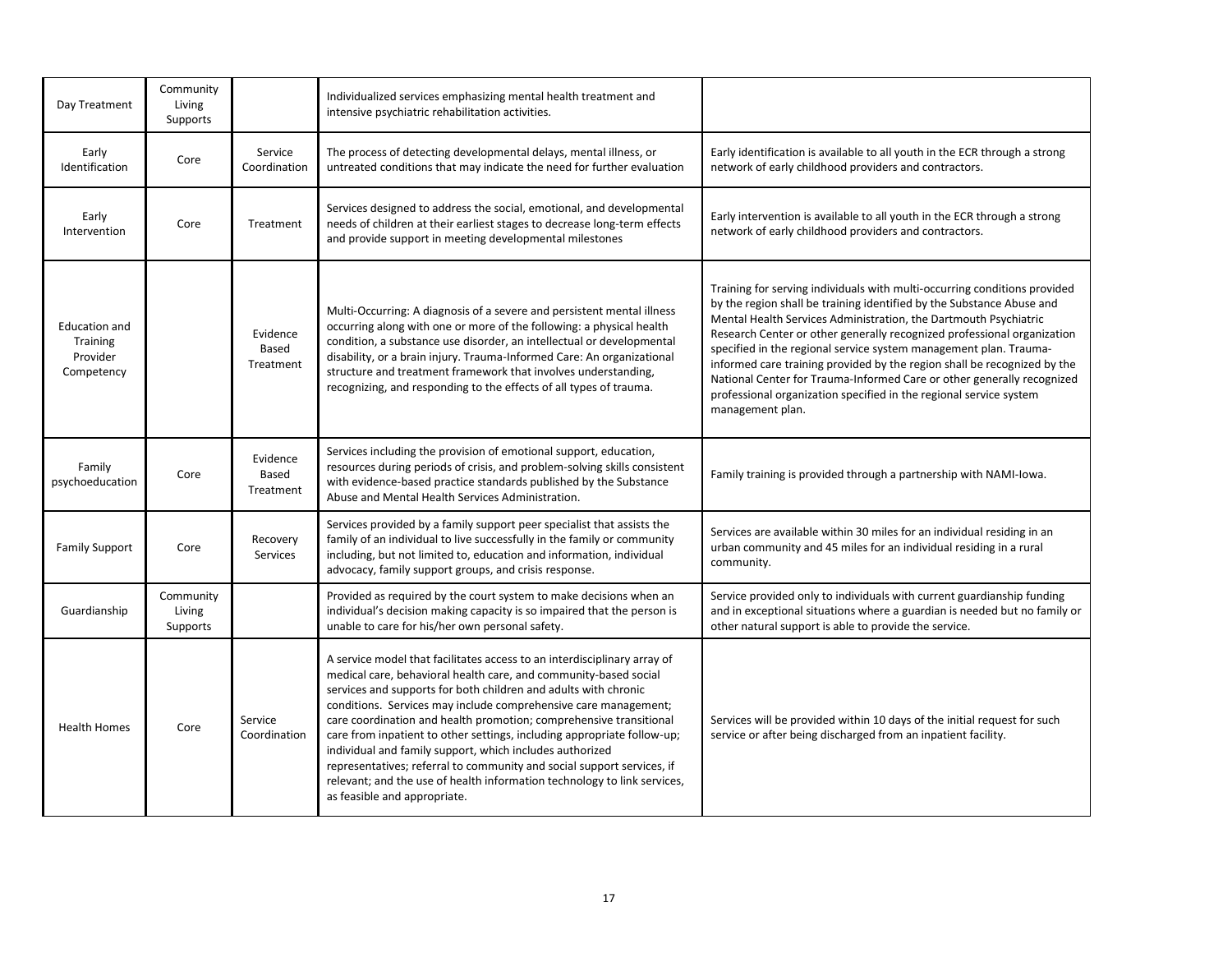| Home & Vehicle<br>Mod                     | Core                            | Support for<br>Community<br>Living      | A service that provides physical modifications to the home or vehicle<br>that directly address the medical health or remedial needs of the<br>individual that are necessary to provide for the health, welfare, and<br>safety of the member and to increase or maintain independence.                                                                                                                                                                                           | Lifetime limit equal to that established for the HCBS waiver for<br>individuals with Intellectual Disabilities. Provider payment will be no<br>lower than that provided through the HCBS waiver. Consultation shall<br>occur within four weeks of the individual's request of support for<br>community living. Need for Home & Vehicle Modification must be<br>significantly related to qualifying diagnosis.                                                                                                                                    |
|-------------------------------------------|---------------------------------|-----------------------------------------|---------------------------------------------------------------------------------------------------------------------------------------------------------------------------------------------------------------------------------------------------------------------------------------------------------------------------------------------------------------------------------------------------------------------------------------------------------------------------------|--------------------------------------------------------------------------------------------------------------------------------------------------------------------------------------------------------------------------------------------------------------------------------------------------------------------------------------------------------------------------------------------------------------------------------------------------------------------------------------------------------------------------------------------------|
| Home Health<br>Aide                       | Core                            | Support for<br>Community<br>Living      | Unskilled medical services which provide direct personal care. This<br>service may include assistance with activities of daily living, such as<br>helping the recipient to bathe, get in and out of bed, care for hair and<br>teeth, exercise, and take medications specifically ordered by the<br>physician.                                                                                                                                                                   | The first appointment shall occur within four weeks of the individual's<br>request for the service. Need for Home Health Aide must be significantly<br>related to qualifying diagnosis.                                                                                                                                                                                                                                                                                                                                                          |
| Intensive<br>Residential<br>Services      | Core                            | Support for<br>Community<br>Living      | Serving individuals with a severe and persistent mental illness who have<br>functional impairments and may also have multi-occurring conditions.                                                                                                                                                                                                                                                                                                                                | A minimum of 120 intensive residential service beds shall be strategically<br>located throughout the state. An individual receiving intensive<br>residential services shall have the service available within two hours of<br>the individual's residence and shall be admitted to intensive residential<br>services within four weeks from referral. In partnership with the state's<br>Managed Care Organizations, ECR will ensure that IRS services are<br>available to citizens in the nine-county area according to the service<br>standards |
| <b>I-START</b>                            | Community<br>Living<br>Supports |                                         | I-START provides prevention and intervention services to individuals<br>with intellectual/developmental disabilities and complex behavioral<br>needs through crisis response, training and consultation. The goal is to<br>create a support network that is able to respond to crisis needs at the<br>community level. Providing community based, person centered supports<br>that enable an individual to remain in their home or community<br>placement is the first priority | Eligibility for I-START will be coordinated by regional staff and I-START<br>lowa staff.                                                                                                                                                                                                                                                                                                                                                                                                                                                         |
| Job<br>Development                        | Core                            | Support for<br>Employment               | Services that assist individuals in preparing for, securing and maintaining<br>gainful, competitive employment. Employment will be integrated into<br>normalized work settings, will provide pay of at least minimum wage,<br>and will be based on the individual's skills, preferences, abilities, and<br>talents.                                                                                                                                                             | Must access services through Department of Vocational Rehabilitation<br>Services. Limit of 15 hours per month for a six-month period. The initial<br>referral shall take place within 60 days of the individual's request of<br>support for employment.                                                                                                                                                                                                                                                                                          |
| <b>Mental Health</b><br>Services in Jails | Additional<br>Core              | Justice-<br>Involved<br><b>Services</b> | A program designed to divert individuals from jail by providing<br>assessment, coordination and supportive services.                                                                                                                                                                                                                                                                                                                                                            | Service will be covered without application or eligibility determination.<br>Demographic information required. Includes psychiatric nursing and<br>medication management.                                                                                                                                                                                                                                                                                                                                                                        |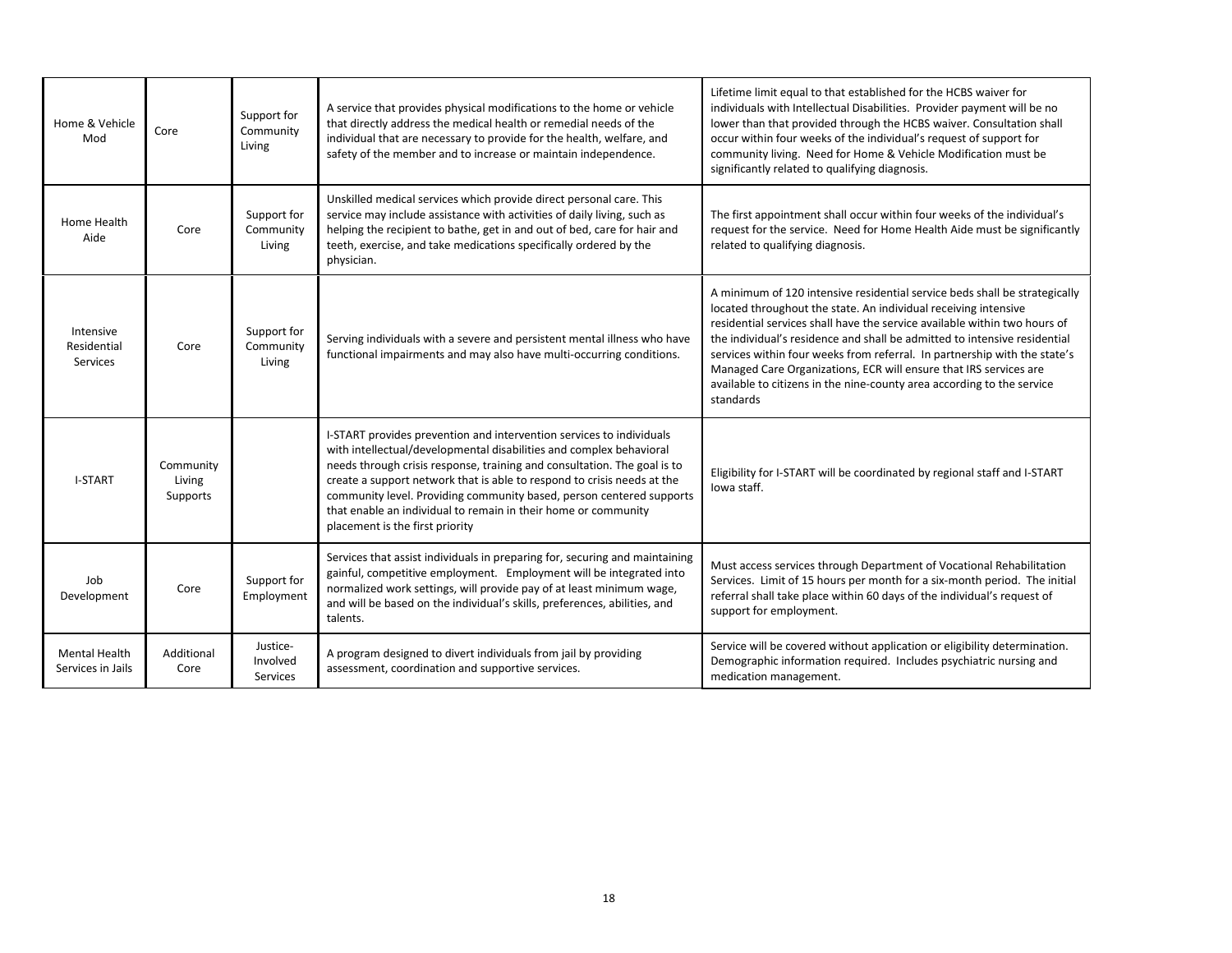| MH Inpatient<br>Treatment      | Core                                | Treatment                 | Acute inpatient mental health services are 24-hour settings that provide<br>services to treat acute psychiatric conditions. Primary goal is to provide<br>a comprehensive evaluation, rapidly stabilize symptoms, address health<br>and safety needs and develop a comprehensive and appropriate<br>discharge plan. | Inpatient services are available within the region and within reasonably<br>close proximity to the region. Commitments: ECR will pay up to hearing<br>date if fully completed application is submitted and patient qualifies<br>financially based on self-report. Payment may be continued for up to 5<br>days after the hearing date subject to collaboration with ECR staff.<br>Insurance must be billed and necessary appeals completed. Voluntary<br>hospitalizations must be prescreened by a QMHP, with copy of the<br>prescreening provided to the ECR before payment will be made. The<br>Region will provide funding for a maximum of five days only. Fully<br>completed application must be submitted and patient must qualify<br>financially based on self-report.                                                                                                                                                                                                                                                                                                                                                                                                                                               |
|--------------------------------|-------------------------------------|---------------------------|---------------------------------------------------------------------------------------------------------------------------------------------------------------------------------------------------------------------------------------------------------------------------------------------------------------------|-----------------------------------------------------------------------------------------------------------------------------------------------------------------------------------------------------------------------------------------------------------------------------------------------------------------------------------------------------------------------------------------------------------------------------------------------------------------------------------------------------------------------------------------------------------------------------------------------------------------------------------------------------------------------------------------------------------------------------------------------------------------------------------------------------------------------------------------------------------------------------------------------------------------------------------------------------------------------------------------------------------------------------------------------------------------------------------------------------------------------------------------------------------------------------------------------------------------------------|
| MH Outpatient<br>Therapy       | Core                                | Treatment                 | Services will consist of evaluation and treatment services provided on an<br>ambulatory basis for the target population including psychiatric<br>evaluation, medication management and individual, family, and group<br>therapy.                                                                                    | Maximum of 24 sessions in a twelve-month period and one evaluation<br>per calendar year. Initial therapy evaluation for new patients will be<br>covered without an approved application if application is submitted at<br>time of appointment and patient appears to meet financial eligibility.<br>Therapy will not be funded while individuals are in jail.                                                                                                                                                                                                                                                                                                                                                                                                                                                                                                                                                                                                                                                                                                                                                                                                                                                               |
| Mobile<br>Response             | Core                                | <b>Crisis</b><br>Services | The purpose of mobile response is to provide short-term individualized<br>crisis stabilization, following a crisis screening or assessment that is<br>designed to restore the individual to a prior functional level.                                                                                               | Service will be covered without application or eligibility determination.<br>Demographic information must be provided. An individual in need of<br>mobile response services shall have face-to-face contact with mobile<br>crisis staff within 60 minutes of dispatch with limited follow up from the<br>crisis response provider. Mobile response providers will be encouraged<br>to expand services to schools for response to students' immediate crisis<br>needs.                                                                                                                                                                                                                                                                                                                                                                                                                                                                                                                                                                                                                                                                                                                                                       |
| <b>Ongoing Rent</b><br>Subsidy | Support for<br>Community<br>Living: |                           | On-going rent support provided through an organized program to allow<br>the individual to maintain an affordable home in the community or any<br>payment of rental assistance including General Assistance.                                                                                                         | Rent will be reviewed on a case by case basis. Must be exiting a MHI or<br>RCF or have had at least 2 mental health hospitalizations with mental<br>health as the primary hospital issue within the past 24 months, have<br>established residency in the ECR for a minimum of three months prior to<br>the most recent hospitalization or placement, be actively receiving<br>SCL/ACT/Home Based Habilitation prior to the rental application, and be<br>referred by a service agency. Must apply for SSI and sign IAR, and apply<br>for subsidized housing/Section 8. Failure to respond to SSI appeals in a<br>timely manner will result in termination of rental assistance. Individuals<br>must submit paystubs or proof of income if applicable, pay 30% of gross<br>income toward rent, and participate in employment program or apply for<br>additional benefits to increase income. On-going rent subsidy is based<br>on fair market rent for the area in which residing. All other sources of<br>funding must be utilized. Funding limited to a maximum of twenty-four<br>months or until SSI determination through an ALJ decision. A person may<br>only be eligible for one rental deposit in a 12-month period. |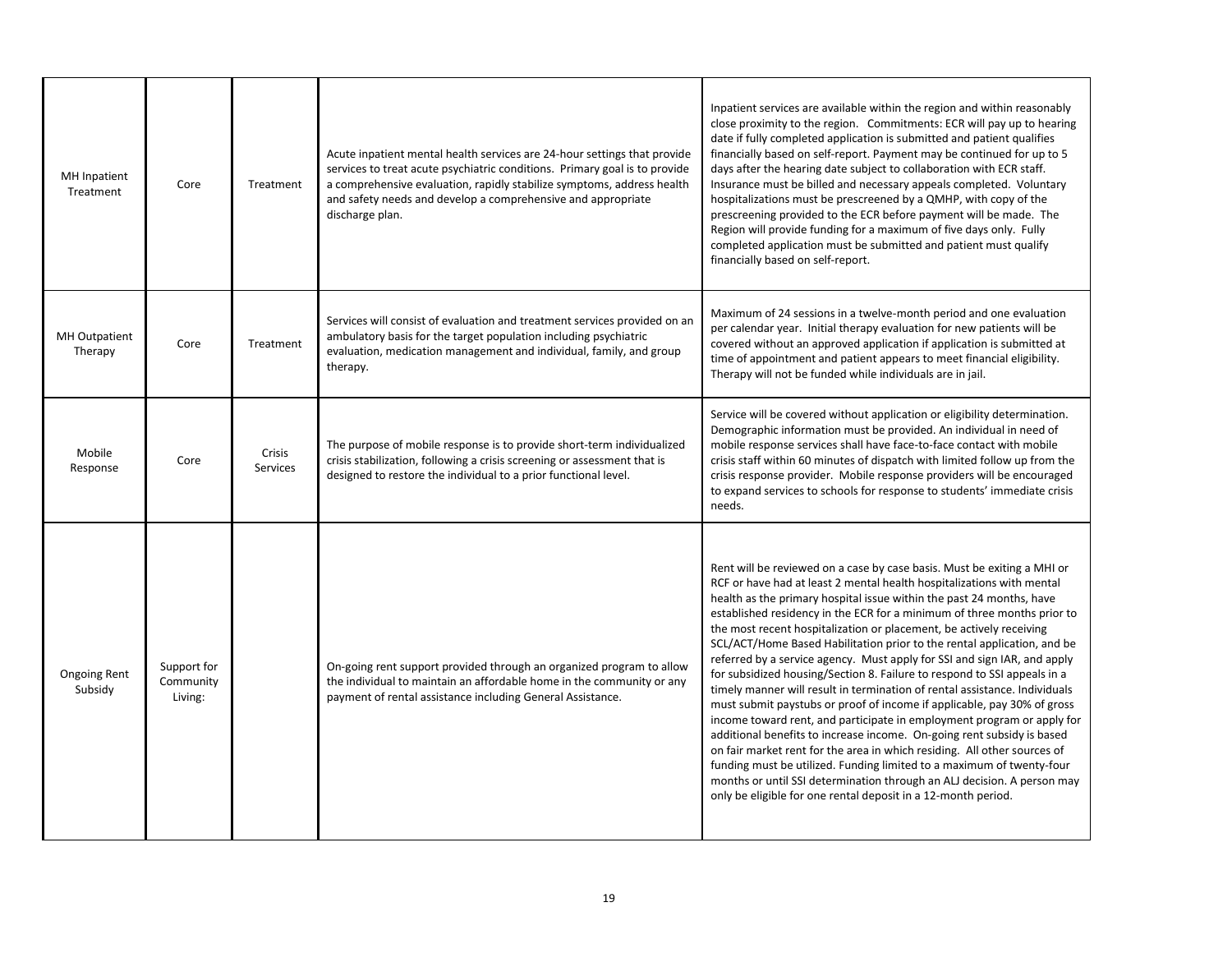| Partial<br>Hospitalization                  | Community<br>Living<br>Supports    |                                |                                                                                                                                                                                                                                                                                                                                                                           |                                                                                                                                                                                                                                                                                                                                                                                                                                                                                                                           |
|---------------------------------------------|------------------------------------|--------------------------------|---------------------------------------------------------------------------------------------------------------------------------------------------------------------------------------------------------------------------------------------------------------------------------------------------------------------------------------------------------------------------|---------------------------------------------------------------------------------------------------------------------------------------------------------------------------------------------------------------------------------------------------------------------------------------------------------------------------------------------------------------------------------------------------------------------------------------------------------------------------------------------------------------------------|
|                                             |                                    |                                | Active treatment program providing intensive services in a structured<br>therapeutic environment.                                                                                                                                                                                                                                                                         |                                                                                                                                                                                                                                                                                                                                                                                                                                                                                                                           |
| Peer Self-Help<br>Drop-In Centers           | Additional<br>Core                 | Evidence<br>Based<br>Practices | An intentional community designed to create a restorative environment<br>within which individuals develop skills necessary to gain employment, as<br>well as improve social connectedness with the community. This service<br>uses an individual's own personal experience to serve as a model of<br>recovery to others.                                                  | Service will be covered without application or eligibility determination.<br>Demographic information required.                                                                                                                                                                                                                                                                                                                                                                                                            |
| Peer Support                                | Core                               | Recovery<br>Services           | A program provided by a peer support specialist including but not<br>limited to education and information, individual advocacy, family<br>support groups, crisis response, and respite to assist individuals in<br>achieving stability in the community.                                                                                                                  | Services are available within 30 miles for an individual residing in an<br>urban community and 45 miles for an individual residing in a rural<br>community.                                                                                                                                                                                                                                                                                                                                                               |
| Personal<br>Emergency<br>Response<br>System | Core                               | Crisis<br><b>Services</b>      | An electronic device connected to a 24-hour staffed system which<br>allows the individual to access assistance in the event of an emergency.<br>Program that operates a crisis hotline to relieve distress in pre-crisis and<br>crisis situations, reduce the risk of escalation, arrange for emergency on-<br>site responses, and refer callers to appropriate services. | Service will only be approved when need for service is significantly<br>related to the qualifying diagnosis.                                                                                                                                                                                                                                                                                                                                                                                                              |
| Prescription<br>Meds                        | Community<br>Living<br>Supports    |                                | Prescription psychiatric medications for persons having a mental health<br>diagnosis.                                                                                                                                                                                                                                                                                     | 90-day limit based on ECR formulary. Must apply for Medicaid, and/or<br>Patient Assistance Program. Medications will NOT be provided to<br>individuals in jail. Ketamine infusions will be continued only for persons<br>receiving the service as of 6/30/20 with no new service authorizations<br>beyond that date. Psychiatric medication on the Formulary may be<br>covered for regionally-funded individuals in 23-Hour Observation, Crisis<br>Residential, or Subacute Services for the duration of their stay only. |
| Prevention and<br>education                 | Other<br>Informational<br>Services |                                | Educational opportunities and outreach aimed at increasing awareness<br>of brain health issues, implementing early identification, and promoting<br>mental wellness.                                                                                                                                                                                                      | Prevention and education targeted specifically to children's behavioral<br>health will include expansion of yoga and mindfulness in schools to<br>increase children's coping and self-regulation skills, opportunities for<br>Youth Mental Health First Aid, understanding trauma, brain health and<br>the interaction between the two, and outreach regarding services and<br>supports available to children and families. Brain health awareness<br>events will be encouraged and supported.                            |
| Prevocational<br>Services                   | Core                               | Support for<br>Employment      | Services that focus on developing generalized skills that prepare an<br>individual for employment. Prevocational training topics include but are<br>not limited to attendance, safety skills, following directions, and staying<br>on task.                                                                                                                               | Individuals are not eligible for prevocational services if the person has<br>Waiver or Habilitation services and the service is available under that<br>Waiver.                                                                                                                                                                                                                                                                                                                                                           |
| Psychiatric<br>Rehabilitation<br>(IPR)      | Additional<br>Core                 | Evidence<br>Based<br>Practices | A program designed to restore, improve, or maximize an individual's<br>optimal level of functioning, self-care, independence, and minimize<br>impairments, disabilities and dysfunction caused by a serious and<br>persistent mental or emotional disability.<br>20                                                                                                       |                                                                                                                                                                                                                                                                                                                                                                                                                                                                                                                           |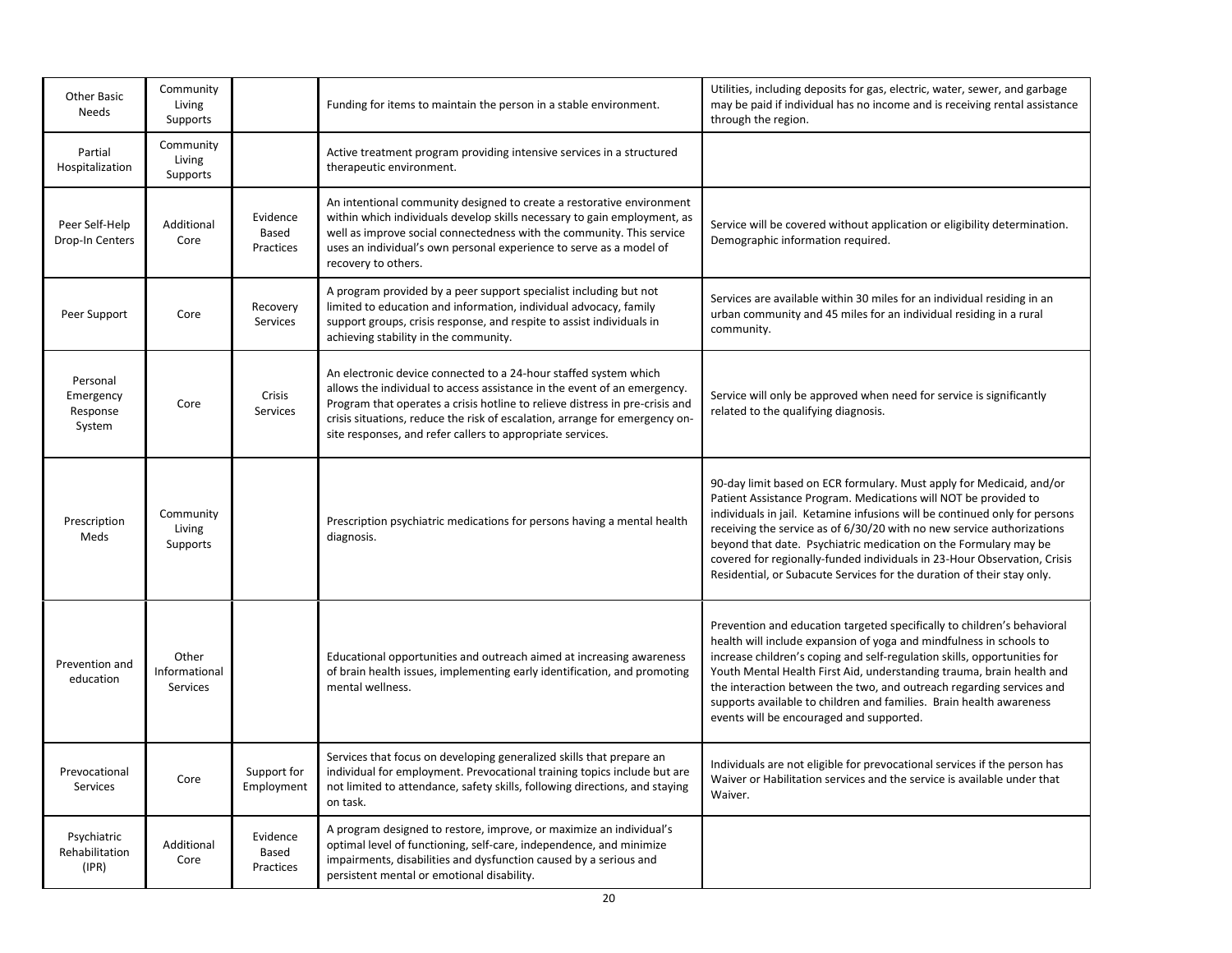| Psychotropic<br>Medication<br>Prescribing &<br>Management | Core                               | Treatment                          | Services provided directly to or on behalf of the individual by a licensed<br>psychiatrist or psychiatric ARNP as authorized by Iowa law including, but<br>not limited to, monitoring effectiveness of and compliance with a<br>medication regimen; coordination with care providers; investigating<br>potentially negative or unintended psychopharmacologic or medical<br>interactions; reviewing laboratory reports; and activities pursuant to<br>licensed prescriber orders. Services with the individual present<br>provided by an appropriately licensed professional as authorized by<br>lowa law including, but not limited to, determining how the medication<br>is affecting the individual; determining any drug interactions or adverse<br>drug effects on the individual; determining the proper dosage level; and<br>prescribing medication for the individual for the period of time before<br>the individual is seen again. | ECR will fund a maximum of 12 sessions in a twelve-month period.                                                                                                                                                                                                                                                                                                                                                                                                                                                                                                                                                                                                                                                            |
|-----------------------------------------------------------|------------------------------------|------------------------------------|----------------------------------------------------------------------------------------------------------------------------------------------------------------------------------------------------------------------------------------------------------------------------------------------------------------------------------------------------------------------------------------------------------------------------------------------------------------------------------------------------------------------------------------------------------------------------------------------------------------------------------------------------------------------------------------------------------------------------------------------------------------------------------------------------------------------------------------------------------------------------------------------------------------------------------------------|-----------------------------------------------------------------------------------------------------------------------------------------------------------------------------------------------------------------------------------------------------------------------------------------------------------------------------------------------------------------------------------------------------------------------------------------------------------------------------------------------------------------------------------------------------------------------------------------------------------------------------------------------------------------------------------------------------------------------------|
| <b>Public Education</b>                                   | Other<br>Informational<br>Services |                                    | Activities provided to increase awareness and understanding of the<br>causes and nature of conditions or situations which affect an individual's<br>functioning in society.                                                                                                                                                                                                                                                                                                                                                                                                                                                                                                                                                                                                                                                                                                                                                                  | On-going: Trauma Informed Care, Adverse Childhood Experiences,<br>Question/Persuade/Refer, Applied Suicide Intervention Skills Training<br>and Mental Health First Aid are available to anyone within the region.                                                                                                                                                                                                                                                                                                                                                                                                                                                                                                           |
| <b>Residential Care</b><br>Facility                       | Community<br>Living<br>Supports    |                                    | Facilities licensed as residential care facilities, including those with<br>special licenses for individuals with intellectual disabilities or for persons<br>with mental illness.                                                                                                                                                                                                                                                                                                                                                                                                                                                                                                                                                                                                                                                                                                                                                           | In order to be considered for RCF placement, the RCF Level of care form<br>will need to be completed and submitted to the Utilization Review<br>Coordinator for review. Supporting information may also be requested.<br>A portion of the client participation (CP) may be waived under certain<br>circumstances. A request for CP Waiver must be completed and<br>submitted with proof of current income and resources. CP waiver will be<br>reviewed on a case-by-case basis and is not guaranteed.                                                                                                                                                                                                                       |
| Respite                                                   | Core                               | Support for<br>Community<br>Living | A temporary period of relief and support for individuals and their<br>families provided in a variety of settings. The intent is to provide a safe<br>environment with staff assistance for individuals who lack an adequate<br>support system to address current issues related to a disability. Respite<br>may be provided for a defined period of time; respite is either planned<br>or provided in response to a crisis.                                                                                                                                                                                                                                                                                                                                                                                                                                                                                                                  | Total respite must not exceed limits established by the HCBS waiver for<br>individuals with Intellectual Disabilities. The first appointment shall<br>occur within four weeks of the individual's request of support for<br>community living.                                                                                                                                                                                                                                                                                                                                                                                                                                                                               |
| Service<br>Coordination                                   | Community<br>Living<br>Supports    |                                    | Activities designed to help individuals and families identify service needs<br>and coordinate service delivery.                                                                                                                                                                                                                                                                                                                                                                                                                                                                                                                                                                                                                                                                                                                                                                                                                              | Services will be provided within 10 days of the initial request for such<br>service or after being discharged from an inpatient facility.                                                                                                                                                                                                                                                                                                                                                                                                                                                                                                                                                                                   |
| Supported<br>Employment                                   | Core                               | Support for<br>Employment          | An approach to helping individuals participate as much as possible in<br>competitive work in integrated work settings that are consistent with<br>the strengths, resources, priorities, concerns, abilities, capabilities,<br>interests, and informed choice of the individuals.                                                                                                                                                                                                                                                                                                                                                                                                                                                                                                                                                                                                                                                             | ECR will fund Tiers 4 and above for first three months only. Tiers 1-3<br>allowed for follow-along. For group supported employment (enclave),<br>limited to 120 hours for the first six months and 10 hours per month for<br>follow-along services. Services are targeted for individuals with<br>significant disabilities for whom competitive employment has not<br>traditionally occurred; or for whom competitive employment has been<br>interrupted or intermittent as a result of a significant disability including<br>either individual or group supported employment, or both, consistent<br>with evidence-based practice standards published by the Substance<br>Abuse and Mental Health Services Administration. |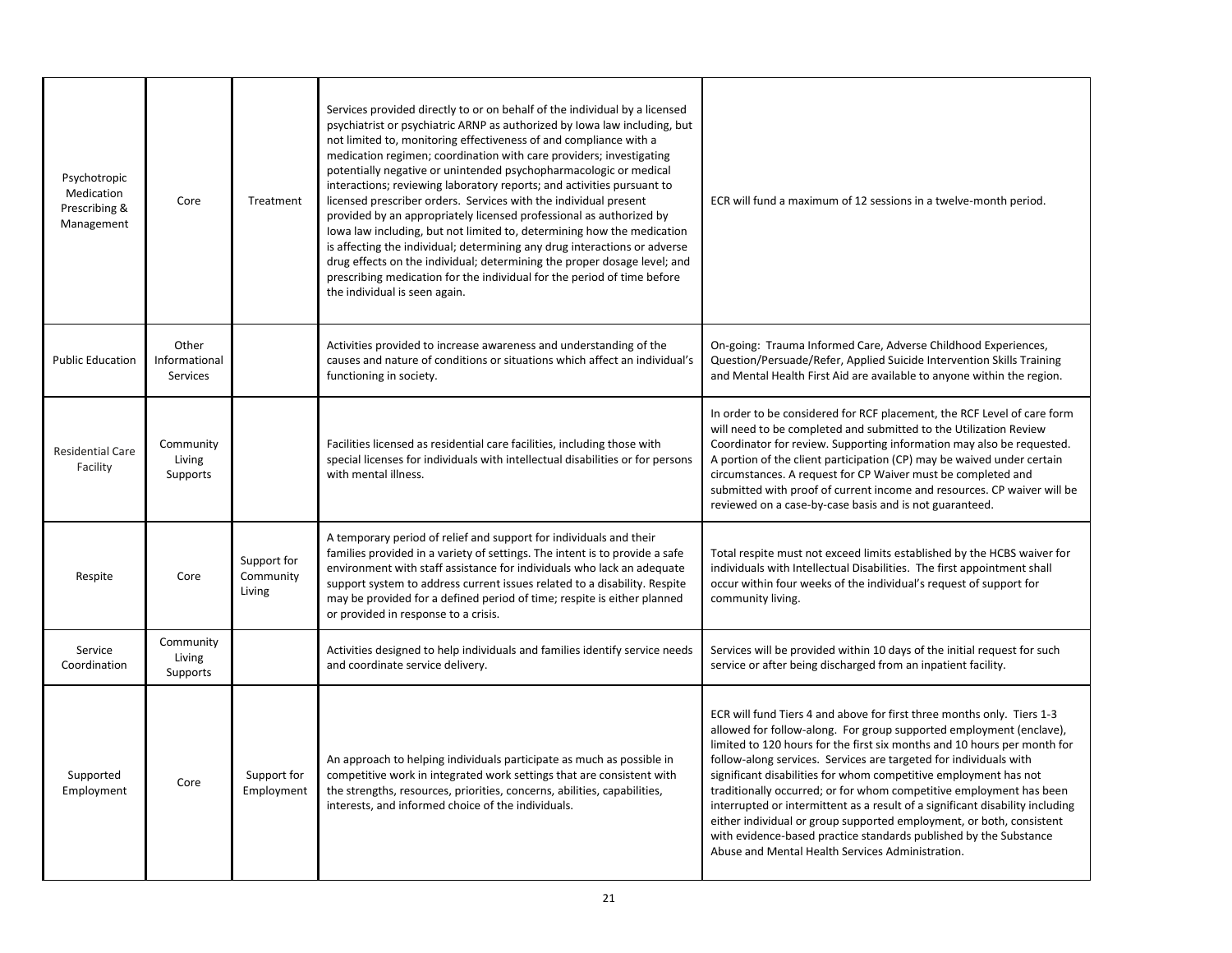| Supported<br>Housing                       | Core                            | Evidence<br>Based<br>Treatment     | An intervention that combines affordable housing assistance with<br>voluntary support services to address the needs of chronically homeless<br>people                             | ECR will continue to pursue this service with relevant community<br>partners.                                                                                                                                                                                                                                                                                                                                                                                                                                                                                                                                                                                                                                                                                                                                                                                                                                                                                                                                                                                   |
|--------------------------------------------|---------------------------------|------------------------------------|-----------------------------------------------------------------------------------------------------------------------------------------------------------------------------------|-----------------------------------------------------------------------------------------------------------------------------------------------------------------------------------------------------------------------------------------------------------------------------------------------------------------------------------------------------------------------------------------------------------------------------------------------------------------------------------------------------------------------------------------------------------------------------------------------------------------------------------------------------------------------------------------------------------------------------------------------------------------------------------------------------------------------------------------------------------------------------------------------------------------------------------------------------------------------------------------------------------------------------------------------------------------|
| Supportive<br>Community<br>Living (Daily)  | Core                            | Support for<br>Community<br>Living | Services and supports to enhance an individual's ability to regain or<br>attain higher levels of independence or to maximize current levels of<br>functioning.                    | Rate must not exceed the limit for daily Home-Based Habilitation or ID<br>Waiver tiers. The first appointment shall occur within four weeks of the<br>individual's request of support for community living. Tier requests above<br>UC require approval by Utilization Review Coordinator.                                                                                                                                                                                                                                                                                                                                                                                                                                                                                                                                                                                                                                                                                                                                                                       |
| Supportive<br>Community<br>Living (Hourly) | Core                            | Support for<br>Community<br>Living | Services provided in a non-institutional setting to adult persons with<br>mental illness, intellectual, or developmental disabilities to meet the<br>persons' daily living needs. | Must not exceed 8 hours per day. The first appointment shall occur<br>within four weeks of the individual's request of support for community<br>living.                                                                                                                                                                                                                                                                                                                                                                                                                                                                                                                                                                                                                                                                                                                                                                                                                                                                                                         |
| Transportation                             | Community<br>Living<br>Supports |                                    | Transportation to allow an individual to conduct business errands, shop,<br>receive medical services, work, attend school, and reduce social<br>isolation.                        | Medicaid funded transportation must be accessed, when available, prior<br>to a request for regional funding. Regionally funded transportation for<br>services such as work, day programming, or medical appointments may<br>be authorized with input from the interdisciplinary team. For individuals<br>receiving Habilitation Services, transportation must be included in the<br>Day Habilitation rate unless the geographical distance is cost prohibitive<br>to the provider's rate. ECR may pay for transportation for any person<br>with established residency in the East Central Region needing to be<br>transported to or upon discharge from the Access Center. It is not the<br>region's responsibility to provide transportation to individuals to a<br>residence outside of the East Central Region. If a person uses an Access<br>Center within the East Central Region and has residency in another<br>region, that region should be contacted to fund the necessary<br>transportation. Locally licensed transportation providers must be used. |
| Warm line                                  | Additional<br>Core              | Justice-<br>Involved<br>Services   | A peer-run, telephone-based, non-crisis, confidential listening line for<br>anyone struggling with mental health or substance abuse issues                                        | Jowa Warm Line 1-844-775-9276                                                                                                                                                                                                                                                                                                                                                                                                                                                                                                                                                                                                                                                                                                                                                                                                                                                                                                                                                                                                                                   |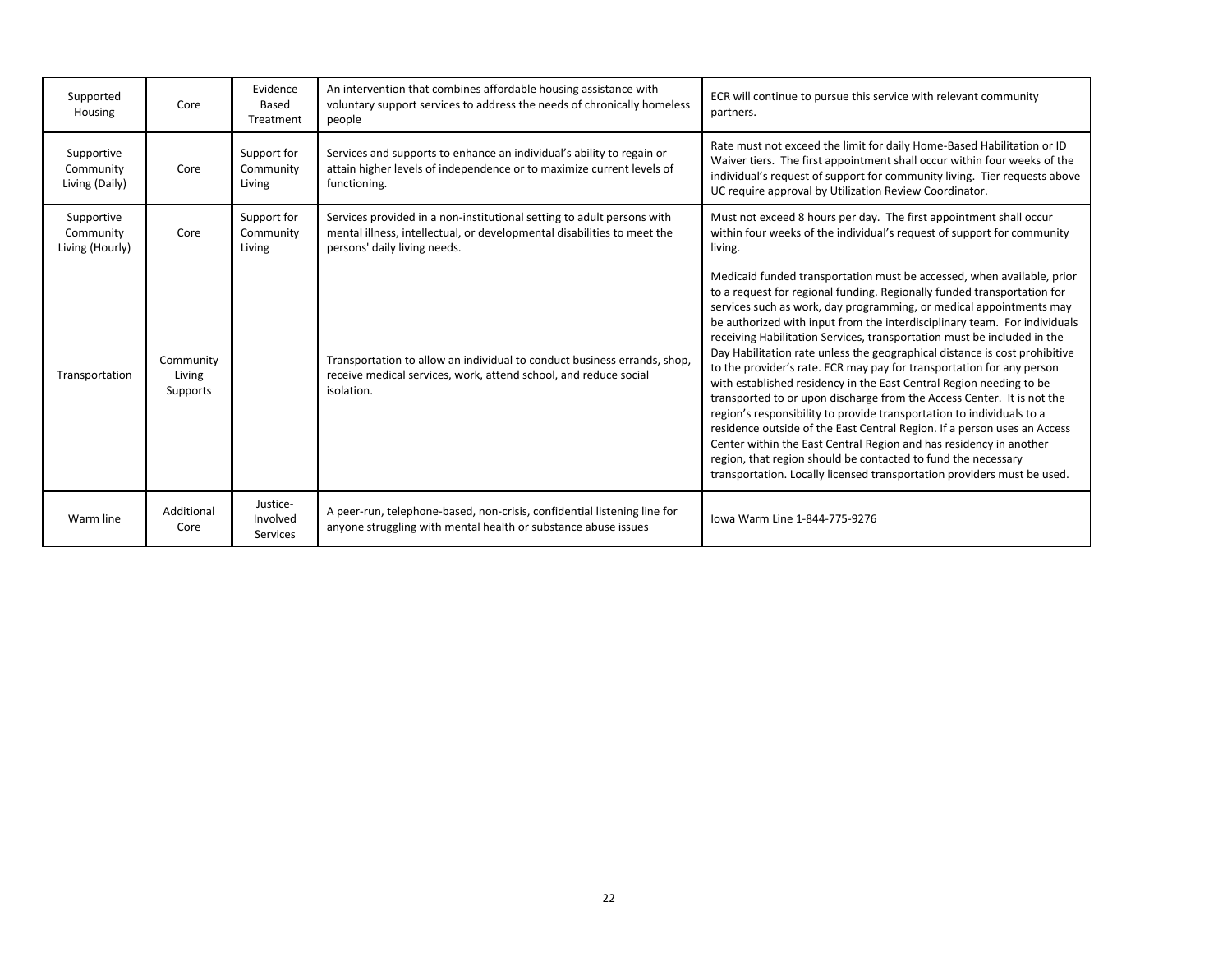#### Appendix B

# **ECR Regional Governing Board**

| <b>First Name</b> | <b>Last Name</b>  | County                         | <b>Email Address</b>              |
|-------------------|-------------------|--------------------------------|-----------------------------------|
| Gary              | <b>Bierschenk</b> | <b>Benton Supervisor</b>       | gbierschenk@co.benton.ia.us       |
| John              | Gahring           | Iowa Supervisor                | jgahring@co.iowa.ia.us            |
| Gary              | Gissel            | <b>Buchanan Supervisor</b>     | ggissel@co.buchanan.ia.us         |
| Pat               | Heiden            | Johnson Supervisor             | pheiden@johnsoncountyiowa.gov     |
| Shirley           | Helmrichs         | Delaware Supervisor            | supervisors@co.delaware.ia.us     |
| Duane             | Hildebrandt       | <b>Bremer Supervisor</b>       | dhildebrandt@co.bremer.ia.us      |
| <b>Ned</b>        | Rohwedder         | Jones Supervisor               | ned.rohwedder@jonescountyiowa.gov |
| Ann               | McDonough         | <b>Dubuque Supervisor</b>      | ann.mcdonough@dubuquecounty.us    |
| Ben               | Rogers            | Linn Supervisor                | ben.rogers@linncounty.org         |
| Diane             | <b>Brecht</b>     | Delaware Adult Advisory        | dbrecht@abbehealth.org            |
|                   |                   | (Provider)                     |                                   |
|                   |                   | Johnson Adult Advisory         |                                   |
| Jenn              | Day               | (Person with lived experience) | jenniferIday7@gmail.com           |
|                   |                   | Dubuque Children's Advisory    |                                   |
| Melissa           | O'Brien           | (Educational Representative)   | melissa.obrien@wdbqschools.org    |
|                   |                   | Jones Children's Advisory      |                                   |
| Angela            | Zimpher           | (Parent of a Child)            | amzw1972@gmail.com                |
|                   |                   | Linn Children's Advisory       |                                   |
| Amy               | Grask             | (Service Provider)             | agrask@fouroaks.org               |

# **ECR Adult Advisory Committee**

| <b>First Name</b> | <b>Last Name</b>      | County        | <b>Designation</b> |
|-------------------|-----------------------|---------------|--------------------|
| <b>Brian</b>      | Larkin                | Linn          | Peer/Family        |
| Tom               | Morrissey             | Delaware      | Peer/Family        |
| <b>Theresa</b>    | Phillips              | lowa          | Peer/Family        |
| Lorri             | Regan                 | Dubuque       | Peer/Family        |
| Jenn              | Day                   | Johnson       | Peer/Family        |
| Jenn              | Wolff                 | <b>Bremer</b> | Peer/Family        |
| <b>Stacie</b>     | O'Brien               | Johnson       | Peer/Family        |
| Jean              | Ohlen                 | Benton        | Peer/Family        |
| Jessica           | Gulick                | <b>Bremer</b> | Provider           |
| Julie             | Schwarting            | Buchanan      | Provider           |
| Carrie            | Merrick               | Dubuque       | Provider           |
| Diane             | <b>Brecht</b>         | Delaware      | Provider           |
| Elley             | Gould                 | Johnson       | Provider           |
| Jeanine           | Scandridge            | lowa          | Provider           |
| Theresa           | <b>Graham Mineart</b> | Linn          | Provider           |
| Ben               | Rogers                | Linn          | <b>RGB Liaison</b> |
| Jan               | Heidemann             | <b>Bremer</b> | Staff              |
| Lucia             | Herman                | Jones         | Staff              |